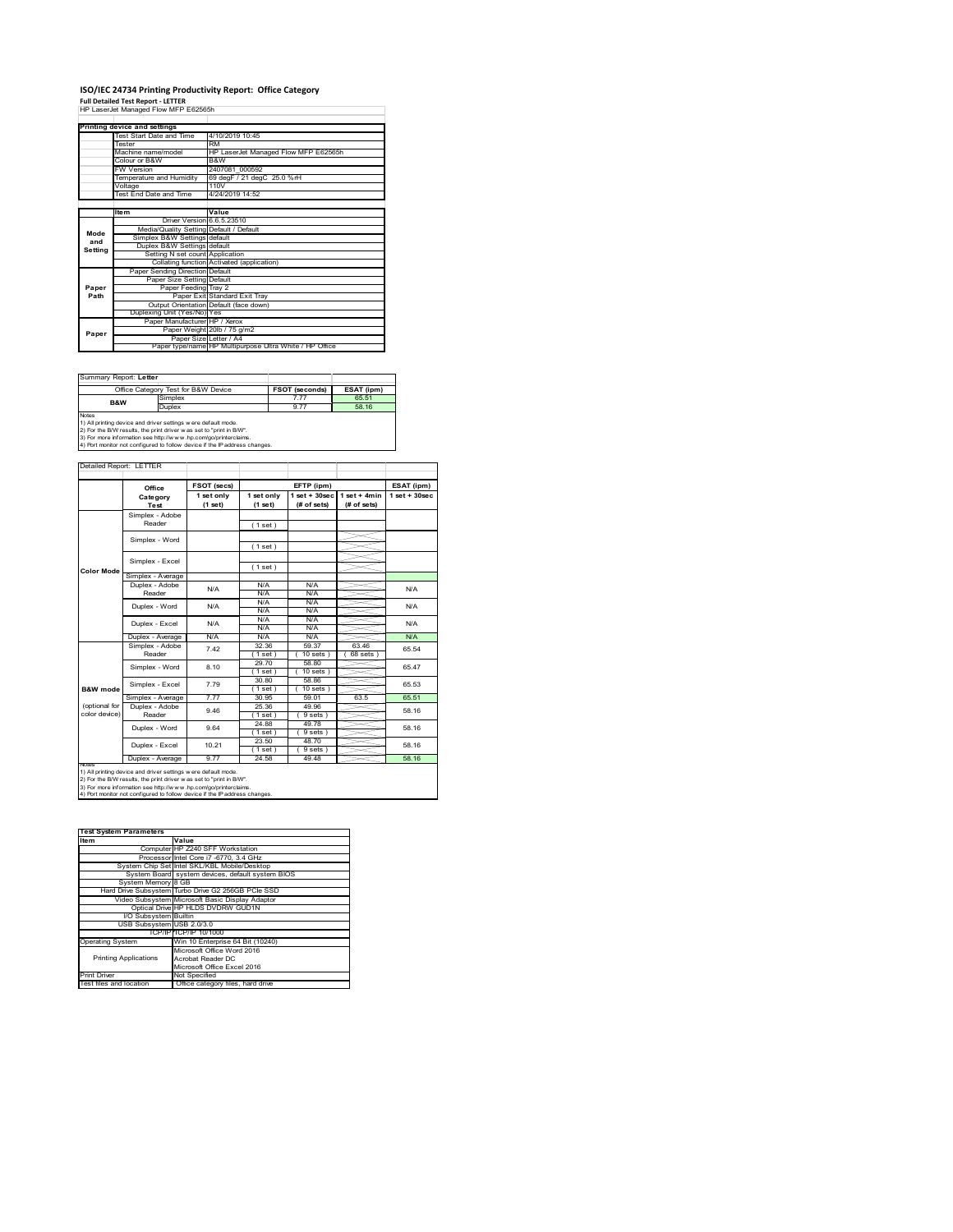## **ISO/IEC 24734 Printing Productivity Report: Office Category**

**Full Detailed Test Report ‐ A4** HP LaserJet Managed Flow MFP E62565h

|         | Printing device and settings            |                                                         |
|---------|-----------------------------------------|---------------------------------------------------------|
|         | Test Start Date and Time                | 4/10/2019 10:45                                         |
|         | <b>Tester</b>                           | RM                                                      |
|         | Machine name/model                      | HP LaserJet Managed Flow MFP E62565h                    |
|         | Colour or B&W                           | B&W                                                     |
|         | <b>FW Version</b>                       | 2407081 000592                                          |
|         | Temperature and Humidity                | 69 degF / 21 degC 25.0 %rH                              |
|         | Voltage                                 | 110V                                                    |
|         | <b>Test End Date and Time</b>           | 4/24/2019 14:52                                         |
|         |                                         |                                                         |
|         | <b>Item</b>                             | Value                                                   |
|         | Driver Version 6.6.5.23510              |                                                         |
| Mode    | Media/Quality Setting Default / Default |                                                         |
| and     | Simplex B&W Settings default            |                                                         |
| Setting | Duplex B&W Settings default             |                                                         |
|         | Setting N set count Application         |                                                         |
|         |                                         | Collating function Activated (application)              |
|         | Paper Sending Direction Default         |                                                         |
|         | Paper Size Setting Default              |                                                         |
| Paper   | Paper Feeding Tray 2                    |                                                         |
| Path    |                                         | Paper Exit Standard Exit Tray                           |
|         |                                         | Output Orientation Default (face down)                  |
|         | Duplexing Unit (Yes/No) Yes             |                                                         |
|         | Paper Manufacturer HP / Xerox           |                                                         |
| Paper   |                                         | Paper Weight 20lb / 75 g/m2                             |
|         |                                         | Paper Size Letter / A4                                  |
|         |                                         | Paper type/name HP Multipurpose Ultra White / HP Office |

| Summary Report: A4 |                                                                                                                                                                                                                                                                                        |                       |            |
|--------------------|----------------------------------------------------------------------------------------------------------------------------------------------------------------------------------------------------------------------------------------------------------------------------------------|-----------------------|------------|
|                    | Office Category Test for B&W Device                                                                                                                                                                                                                                                    | <b>FSOT (seconds)</b> | ESAT (ipm) |
| <b>B&amp;W</b>     | Simplex                                                                                                                                                                                                                                                                                | 7 94                  | 61.73      |
|                    | Duplex                                                                                                                                                                                                                                                                                 | 10.12                 | 55.70      |
| <b>Notes</b>       | 1) All printing device and driver settings w ere default mode.<br>2) For the B/W results, the print driver was set to "print in B/W".<br>3) For more information see http://www.hp.com/go/printerclaims.<br>4) Port monitor not configured to follow device if the IP address changes. |                       |            |

ailed Report: A4 **FSOT (secs) ESAT (ipm) EFTP (ipm) Office 1 set + 30sec 1 set only (1 set) 1 set only (1 set) 1 set + 30sec (# of sets) 1 set + 4min (# of sets) Category Test** Simplex - Adobe Reader ( 1 set ) Simplex - Word ( 1 set ) Simplex - Excel ( 1 set ) **Colour Mode** Simplex - Average Duplex - Adobe  $N/f$  $N/A$   $N/A$   $N/A$   $N/A$   $N/A$ Reader N/A N/A N/A N/A N/A Duplex - Word N/A N/A N/A N/A N/A Duplex - Excel N/A N/A N/A N/.<br>N/A N/. Puplex - Average N/A N/A N/A N/A N/A N/A N/A<br>  $\overline{S}$  Simplex - Adobe 7.76 30.56 55.71 60.10 61.7<br>
Reader 7.76 1.1 99815 64.8815 61.7 7.76 61.78 30.95 55.71 60.10  $(9 \text{ sets}) (64 \text{ sets})$ Simplex - Word 8.02 29.92 54.50 61.73 ( 1 set ) ( 9 sets ) 29.88 54.56 Simplex - Excel 8.03 61.70 **B&W** mod  $\begin{array}{|c|c|c|c|}\n \hline\n 1 set & 9 set\n\hline\n 30.25 & 54.92\n\end{array}$ Simplex - Average 7.9 30.25 54.92 60.1 61.73<br>
Duplex - Adobe 9.70 24.76 46.84 55.70<br>
Reader 9.70 (1 set ) (8 sets) 55.70 (optional for color device) 9.70 55.70 24.76 46.84 ( 1 set ) ( 8 sets ) 23.60 45.68 Duplex - Word 10.16 55.72  $(1 \text{ set})$ <br>22.88<br> $(1 \text{ set})$ <br>23.74  $(8 \text{ sets})$ <br> $46.72$ ₹ Duplex - Excel 10.49 55.70  $\frac{1}{(8 \text{ sets})}$ <br>46.41 Duplex - Average | 10.1 | 23.74 | 46.41 |  $\sim$  55.70 notes<br>1) All printing device and driver settings were default mode.<br>2) For the B/W results, the print driver was set to "print in B/W".<br>3) For more information see http://www.hp.com/go/printerclaims.<br>4) Por moralitor not c

| <b>Test System Parameters</b> |                                                    |  |  |  |
|-------------------------------|----------------------------------------------------|--|--|--|
| Item                          | Value                                              |  |  |  |
|                               | Computer HP Z240 SFF Workstation                   |  |  |  |
|                               | Processor Intel Core i7 -6770, 3.4 GHz             |  |  |  |
|                               | System Chip Set Intel SKL/KBL Mobile/Desktop       |  |  |  |
|                               | System Board system devices, default system BIOS   |  |  |  |
| System Memory 8 GB            |                                                    |  |  |  |
|                               | Hard Drive Subsystem Turbo Drive G2 256GB PCIe SSD |  |  |  |
|                               | Video Subsystem Microsoft Basic Display Adaptor    |  |  |  |
|                               | Optical Drive HP HLDS DVDRW GUD1N                  |  |  |  |
| I/O Subsystem Builtin         |                                                    |  |  |  |
| USB Subsystem USB 2.0/3.0     |                                                    |  |  |  |
|                               | TCP/IP TCP/IP 10/1000                              |  |  |  |
| <b>Operating System</b>       | Win 10 Enterprise 64 Bit (10240)                   |  |  |  |
|                               | Microsoft Office Word 2016                         |  |  |  |
| <b>Printing Applications</b>  | Acrobat Reader DC                                  |  |  |  |
|                               | Microsoft Office Excel 2016                        |  |  |  |
| <b>Print Driver</b>           | Not Specified                                      |  |  |  |
| Test files and location       | Office category files, hard drive                  |  |  |  |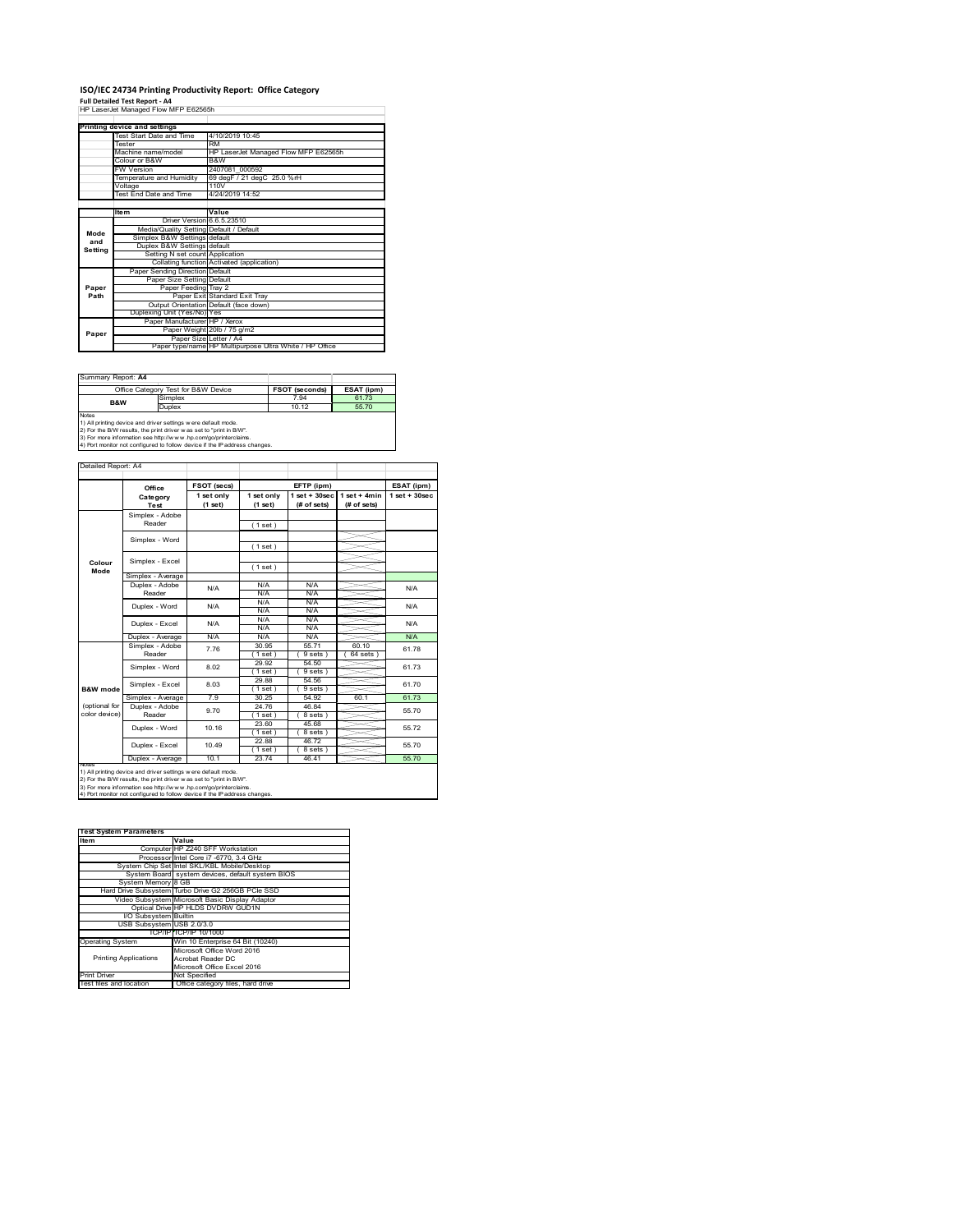# **ISO/IEC 24734 Printing Productivity Report: Office Category Feature Performance Full Report ‐ Office Feature Performance Test** HP LaserJet Managed Flow MFP E62565h

|                          | Printing device and settings            |                                                         |
|--------------------------|-----------------------------------------|---------------------------------------------------------|
|                          | Test Start Date and Time                | 4/10/2019 10:45                                         |
|                          | <b>Tester</b>                           | RM                                                      |
|                          | Machine name/model                      | HP LaserJet Managed Flow MFP E62565h                    |
|                          | Colour or B&W                           | B&W                                                     |
|                          | <b>FW Version</b>                       | 2407081 000592                                          |
| Temperature and Humidity |                                         | 69 degF / 21 degC 25.0 %rH                              |
|                          | Voltage                                 | 110V                                                    |
|                          | Test End Date and Time                  | 4/24/2019 14:52                                         |
|                          |                                         |                                                         |
|                          | <b>Item</b>                             | Value                                                   |
|                          | Driver Version 6.6.5.23510              |                                                         |
| Mode                     | Media/Quality Setting Default / Default |                                                         |
| and                      | Simplex B&W Settings default            |                                                         |
| Setting                  | Duplex B&W Settings default             |                                                         |
|                          | Setting N set count Application         |                                                         |
|                          |                                         | Collating function Activated (application)              |
|                          | Paper Sending Direction Default         |                                                         |
|                          | Paper Size Setting Default              |                                                         |
| Paper                    | Paper Feeding Tray 2                    |                                                         |
| Path                     |                                         | Paper Exit Standard Exit Tray                           |
|                          |                                         | Output Orientation Default (face down)                  |
|                          | Duplexing Unit (Yes/No) Yes             |                                                         |
|                          | Paper Manufacturer HP / Xerox           |                                                         |
| Paper                    |                                         | Paper Weight 20lb / 75 g/m2                             |
|                          | Paper Size Letter / A4                  |                                                         |
|                          |                                         | Paper type/name HP Multipurpose Ultra White / HP Office |

| <b>ISO Print Productivity Report: Feature Performance Test Summary</b>                                                                                                                                                                                                                            |                                  |                               |                                      |
|---------------------------------------------------------------------------------------------------------------------------------------------------------------------------------------------------------------------------------------------------------------------------------------------------|----------------------------------|-------------------------------|--------------------------------------|
|                                                                                                                                                                                                                                                                                                   | <b>Feature Performance Ratio</b> |                               |                                      |
| <b>Printing Modes</b><br>(Feature Adobe Reader - Office test file)                                                                                                                                                                                                                                |                                  | FSOT (base)<br>FSOT (feature) | <b>ESAT (feature)</b><br>ESAT (base) |
| A5, Landscape Feed, Simplex, Colour                                                                                                                                                                                                                                                               | Simplex                          |                               |                                      |
| A5. Portrait Feed. Simplex. Colour                                                                                                                                                                                                                                                                | Simplex                          |                               |                                      |
| Legal, Simplex, Colour                                                                                                                                                                                                                                                                            | Simplex                          |                               |                                      |
| Legal, Duplex, Colour                                                                                                                                                                                                                                                                             | Duplex                           |                               |                                      |
| A4, 1200 dpi, Simplex, Colour                                                                                                                                                                                                                                                                     | Simplex                          |                               |                                      |
| Letter, 1200 dpi, Simplex, Colour                                                                                                                                                                                                                                                                 | Simplex                          |                               |                                      |
| A4. General Office. Simplex. Colour                                                                                                                                                                                                                                                               | Simplex                          |                               |                                      |
| Letter, General Office, Simplex, Colour                                                                                                                                                                                                                                                           | Simplex                          |                               |                                      |
| A5, Landscape Feed, Simplex, B/W                                                                                                                                                                                                                                                                  | Simplex                          | 133%                          | 163%                                 |
| A5, Portrait Feed, Simplex, B/W                                                                                                                                                                                                                                                                   | Simplex                          | 63%                           | 33%                                  |
| Legal, Simplex, B/W                                                                                                                                                                                                                                                                               | Simplex                          |                               |                                      |
| Legal, Duplex, B/W                                                                                                                                                                                                                                                                                | Duplex                           |                               |                                      |
| A4, 1200 dpi, Simplex, B/W                                                                                                                                                                                                                                                                        | Simplex                          |                               |                                      |
| Letter, 1200 dpi. Simplex, B/W                                                                                                                                                                                                                                                                    | Simplex                          |                               |                                      |
| A4, General Office, Simplex, B/W                                                                                                                                                                                                                                                                  | Simplex                          |                               |                                      |
| Letter, General Office, Simplex, B/W                                                                                                                                                                                                                                                              | Simplex                          |                               |                                      |
| <b>Notes</b><br>1) All printing device and driver settings were default mode.<br>2) Test conducted with 8-paper Office Feature Performance file.<br>3) For more information see http://www.hp.com/go/printerclaims.<br>4) Port monitor not configured to follow device if the IP address changes. |                                  |                               |                                      |

| <b>Printing Modes</b>                               | <b>Base Printing Mode</b>  |                     |                      | <b>Feature Performance</b>       |                                         |                                      |
|-----------------------------------------------------|----------------------------|---------------------|----------------------|----------------------------------|-----------------------------------------|--------------------------------------|
| Feature Adobe Reader - Office<br>test file (8-page) | <b>FSOT</b><br><b>Base</b> | <b>ESAT</b><br>Base | 1 set<br>FSOT (secs) | $1$ set $+30$ sec.<br>ESAT (ipm) | FSOT (base)<br><b>FSOT</b><br>(feature) | <b>ESAT</b> (feature)<br>ESAT (base) |
| A5, Landscape Feed, Simplex, Colour                 |                            |                     |                      |                                  |                                         |                                      |
| A5, Portrait Feed, Simplex, Colour                  |                            |                     |                      |                                  |                                         |                                      |
| Legal, Simplex, Colour                              |                            |                     |                      |                                  |                                         |                                      |
| Legal, Duplex, Colour                               |                            |                     |                      |                                  |                                         |                                      |
| A4, 1200 dpi, Simplex, Colour                       |                            |                     |                      |                                  |                                         |                                      |
| Letter, 1200 dpi, Simplex, Colour                   |                            |                     |                      |                                  |                                         |                                      |
| A4, General Office, Simplex, Colour                 |                            |                     |                      |                                  |                                         |                                      |
| Letter, General Office, Simplex, Colour             |                            |                     |                      |                                  |                                         |                                      |
| A5, Landscape Feed, Simplex, B/W                    | 11.71                      | 61.91               | 8.87                 | 101.0                            | 133%                                    | 163%                                 |
| A5. Portrait Feed. Simplex. B/W                     | 11.71                      | 61.91               | 18.64                | 20.6                             | 63%                                     | 33%                                  |
| Legal, Simplex, B/W                                 | 11.16                      | 65.58               |                      |                                  |                                         |                                      |
| Legal, Duplex, B/W                                  | 11.16                      | 65.58               |                      |                                  |                                         |                                      |
| A4, 1200 dpi, Simplex, B/W                          | 11.71                      | 61.91               |                      |                                  |                                         |                                      |
| Letter, 1200 dpi, Simplex, B/W                      | 11.16                      | 65.58               |                      |                                  |                                         |                                      |
| A4, General Office, Simplex, B/W                    | 11.71                      | 61.91               |                      |                                  |                                         |                                      |
| Letter, General Office, Simplex, B/W                | 11.16                      | 65.58               |                      |                                  |                                         |                                      |

1) All printing device and driver settings were default mode.<br>2) Test conducted with 8-paper Office Feature Performance file<br>3) For more information see http://www.hp.com/go/printerclaims.<br>4) Port monitor not configured to

|           | <b>Test System Parameters</b> |                                                    |  |
|-----------|-------------------------------|----------------------------------------------------|--|
|           | Item                          | Value                                              |  |
|           |                               | Computer HP Z240 SFF Workstation                   |  |
|           |                               | Processor Intel Core i7 -6770, 3.4 GHz             |  |
|           |                               | System Chip Set Intel SKL/KBL Mobile/Desktop       |  |
|           |                               | System Board system devices, default system BIOS   |  |
| Test      | System Memory 8 GB            |                                                    |  |
| System    |                               | Hard Drive Subsystem Turbo Drive G2 256GB PCle SSD |  |
|           |                               | Video Subsystem Microsoft Basic Display Adaptor    |  |
|           |                               | Optical Drive HP HLDS DVDRW GUD1N                  |  |
|           | I/O Subsystem Builtin         |                                                    |  |
|           | USB Subsystem USB 2.0/3.0     |                                                    |  |
| <b>VO</b> |                               | TCP/IP/TCP/IP 10/1000                              |  |
|           | <b>Operating System</b>       | Win 10 Enterprise 64 Bit (10240)                   |  |
|           |                               | Microsoft Office Word 2016                         |  |
| Software  | <b>Printing Applications</b>  | Acrobat Reader DC                                  |  |
|           |                               | Microsoft Office Excel 2016                        |  |
|           | <b>Print Driver</b>           | Not Specified                                      |  |
|           | Test files and location       | Office category files, hard drive                  |  |
|           |                               |                                                    |  |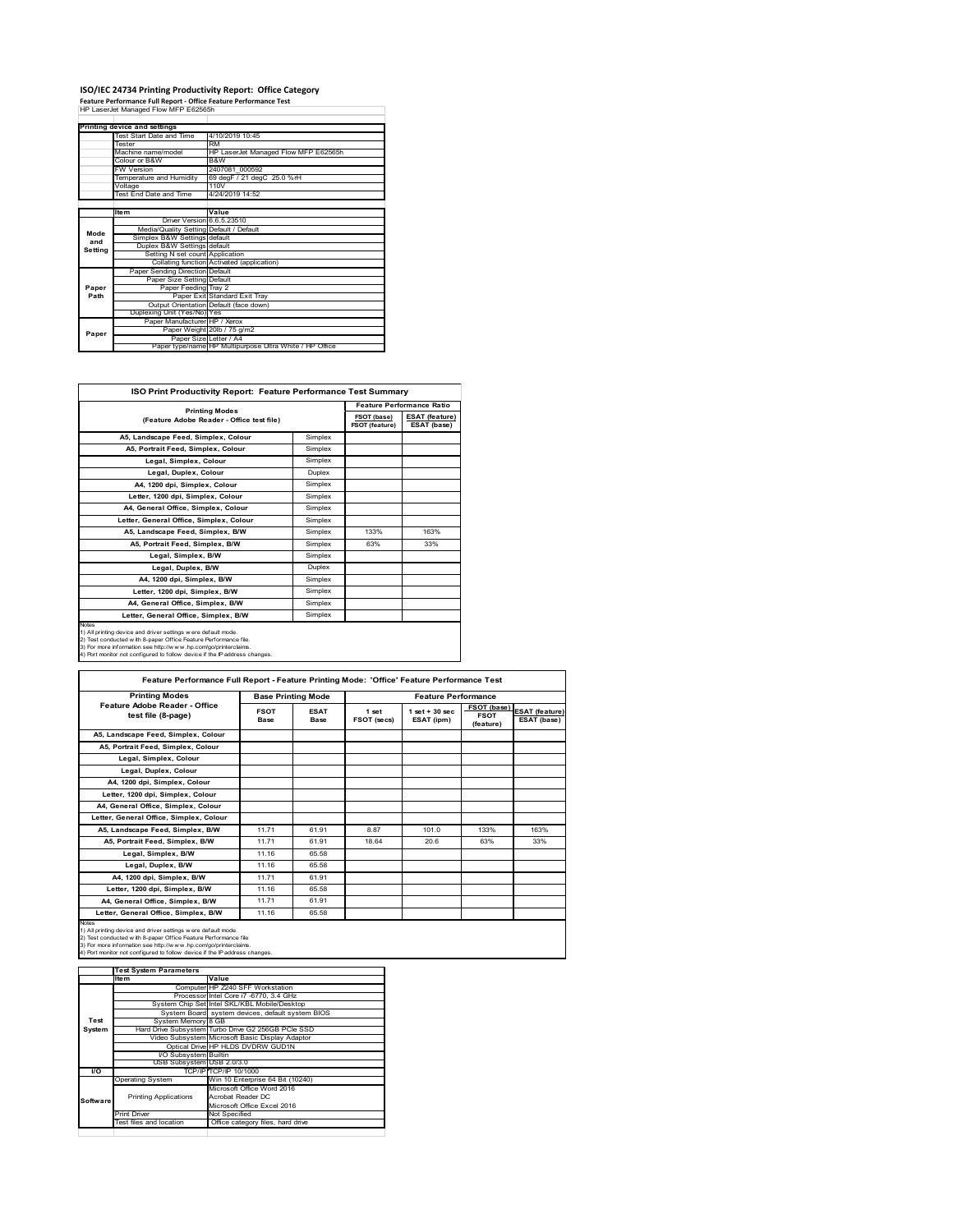# **ISO/IEC 17629 First Print Out Time Report: Office Category**

| <b>Full Detailed Test Report - LETTER</b> |                                      |  |  |
|-------------------------------------------|--------------------------------------|--|--|
|                                           | HP LaserJet Managed Flow MFP E62565h |  |  |

|            | Printing device and settings |                                      |
|------------|------------------------------|--------------------------------------|
|            | Test Start Date and Time     | 4/10/2019 10:09                      |
|            | Tester                       | <b>RM</b>                            |
|            | Machine name/model           | HP LaserJet Managed Flow MFP E62565h |
|            | Colour or B&W                | B&W                                  |
|            | <b>FW Version</b>            | 2407081 000592                       |
|            | Configuration (options)      | Default                              |
|            | Controller                   | 9.1                                  |
|            | Printing device page count   | Not Specified                        |
|            | Printing supplies page count | Not Specified                        |
|            | Temperature and Humidity     | 69 degF / 21 degC 25.0 %rH           |
|            | Voltage                      | 110V                                 |
|            | Test End Date and Time       | 4/10/2019 14:54                      |
|            |                              |                                      |
|            | <b>Item</b>                  | Value                                |
| Mode       | PDL and driver version       | 6.6.5.23510                          |
| and        | Print Quality mode           | default                              |
| Setting    | <b>B&amp;W</b> settings      | default                              |
|            | Paper feed orientation       | Short Edge                           |
| Paper      | Paper type setting           | default                              |
|            | Paper feeding                | Standard cassette                    |
|            | Paper exit                   | Standard exit tray                   |
| Paper Path | Output orientation           | default (face up or face down)       |

**FPOT from Ready (seconds)**<br>
Simplex 4.80 **ISO First Page Out Time Summary Report: Office Category** rt: **Letter B&W**

**Duplex**<br>Notes<br>1) All printing device and driver settings were default mode.<br>2) For the BM results, the print driver was set to "print in BM".<br>4) For more information see http://www.hp.com/golprinterclaims.<br>4) Port monitor

|                                                                 |                                                                                                                                                                                                                                                                                                                                                                                                             |                            | ISO First Page Out Time Report: Office Category |                                   |                            |                   |            |
|-----------------------------------------------------------------|-------------------------------------------------------------------------------------------------------------------------------------------------------------------------------------------------------------------------------------------------------------------------------------------------------------------------------------------------------------------------------------------------------------|----------------------------|-------------------------------------------------|-----------------------------------|----------------------------|-------------------|------------|
| <b>Detailed Report: LETTER</b>                                  |                                                                                                                                                                                                                                                                                                                                                                                                             |                            |                                                 |                                   |                            |                   |            |
|                                                                 |                                                                                                                                                                                                                                                                                                                                                                                                             | Word<br>(seconds)          | Excel<br>(seconds)                              | Adobe<br>Reader<br>(seconds)      | Average<br>(seconds)       | <b>Delay Time</b> |            |
|                                                                 | FPOT from Ready - Simplex                                                                                                                                                                                                                                                                                                                                                                                   |                            |                                                 |                                   |                            |                   |            |
|                                                                 | FPOT from Ready - Duplex                                                                                                                                                                                                                                                                                                                                                                                    |                            |                                                 |                                   |                            |                   |            |
| <b>Color Mode</b>                                               | FPOT from Sleep - Simplex                                                                                                                                                                                                                                                                                                                                                                                   |                            |                                                 | N/A                               |                            |                   |            |
|                                                                 | Recovery Time                                                                                                                                                                                                                                                                                                                                                                                               |                            |                                                 |                                   |                            |                   |            |
|                                                                 | FPOT from Off - Simplex                                                                                                                                                                                                                                                                                                                                                                                     |                            |                                                 |                                   |                            |                   |            |
|                                                                 | Warm-up Time                                                                                                                                                                                                                                                                                                                                                                                                |                            |                                                 |                                   |                            |                   |            |
|                                                                 | FPOT from Ready - Simplex                                                                                                                                                                                                                                                                                                                                                                                   | 4.85                       | 5.03                                            | 4.52                              | 4.80                       | 20 Seconds        |            |
|                                                                 | FPOT from Ready - Duplex                                                                                                                                                                                                                                                                                                                                                                                    |                            |                                                 |                                   |                            |                   |            |
| <b>B&amp;W Mode</b>                                             | FPOT from Sleep - Simplex                                                                                                                                                                                                                                                                                                                                                                                   |                            |                                                 | 11.52                             |                            | 95 Minutes        |            |
|                                                                 | Recovery Time                                                                                                                                                                                                                                                                                                                                                                                               |                            |                                                 | 7.0                               |                            |                   |            |
|                                                                 |                                                                                                                                                                                                                                                                                                                                                                                                             |                            |                                                 |                                   |                            |                   |            |
|                                                                 | FPOT from Off - Simplex                                                                                                                                                                                                                                                                                                                                                                                     |                            |                                                 | 200.68                            |                            |                   |            |
|                                                                 | Warm-up Time                                                                                                                                                                                                                                                                                                                                                                                                |                            |                                                 | 196.16                            |                            |                   |            |
| Notes<br><b>HP Data Table</b><br><b>Detailed Report: LETTER</b> | 1) All printing device and driver settings w ere default mode.<br>2) For the B/W results, the print driver was set to "print in B/W".<br>3) For more information see http://www.hp.com/go/printerclaims.<br>4) Port monitor not configured to follow device if the IP address changes.<br>5) Page counts w ere collected after completion of the tests.<br>6) Details for FPOT from Sleep are show n below. |                            |                                                 |                                   |                            |                   |            |
|                                                                 |                                                                                                                                                                                                                                                                                                                                                                                                             | <b>FPOT Ava</b><br>(se cs) | <b>FPOT</b> (secs)<br><b>Iteration 1</b>        | FPOT (secs)<br><b>Iteration 2</b> | FPOT (secs)<br>Iteration 3 | Application       | Delay Time |
|                                                                 | FPOT from Sleep                                                                                                                                                                                                                                                                                                                                                                                             | N/A                        | N/A                                             | N/A                               | N/A                        | Adobe Reader      |            |
| <b>Color Mode</b>                                               | FPOT from Sleep (15 minutes)<br>HP/Non ISO Test                                                                                                                                                                                                                                                                                                                                                             | N/A                        | N/A                                             | N/A                               | N/A                        | Adobe Reader      |            |
| <b>B&amp;W Mode</b>                                             | FPOT from Sleep                                                                                                                                                                                                                                                                                                                                                                                             | 11.52                      | 11.50                                           | 11.54                             | N/A                        | Adobe Reader      | 95 Minutes |

|                                  | <b>Test System Parameters</b> |                                     |
|----------------------------------|-------------------------------|-------------------------------------|
|                                  | <b>Item</b>                   | Value                               |
|                                  | Computer                      | HP Z240 SFF Workstation             |
|                                  | Processor                     | Intel Core i7 -6770, 3.4 GHz        |
|                                  | System Chip Set               | Intel SKL/KBL Mobile/Desktop        |
|                                  | System Board                  | system devices, default system BIOS |
| Test                             | <b>System Memory</b>          | 8 GB                                |
| System                           | Hard Drive Subsystem          | Turbo Drive G2 256GB PCle SSD       |
|                                  | Video Subsystem               | Microsoft Basic Display Adaptor     |
|                                  | Optical Drive                 | HP HLDS DVDRW GUD1N                 |
|                                  | I/O Subsystem                 | <b>Builtin</b>                      |
|                                  | <b>USB Subsystem</b>          | USB 2.0/3.0                         |
| Printing<br>Device<br>Connection | TCP/IP                        | 10/1000                             |
|                                  | <b>Operating System</b>       | Win 10 Enterprise 64 Bit (10240)    |
|                                  |                               | Microsoft Word 2016                 |
| Software                         | <b>Printing Applications</b>  | Microsoft Excel 2016                |
|                                  |                               | Adobe Reader DC                     |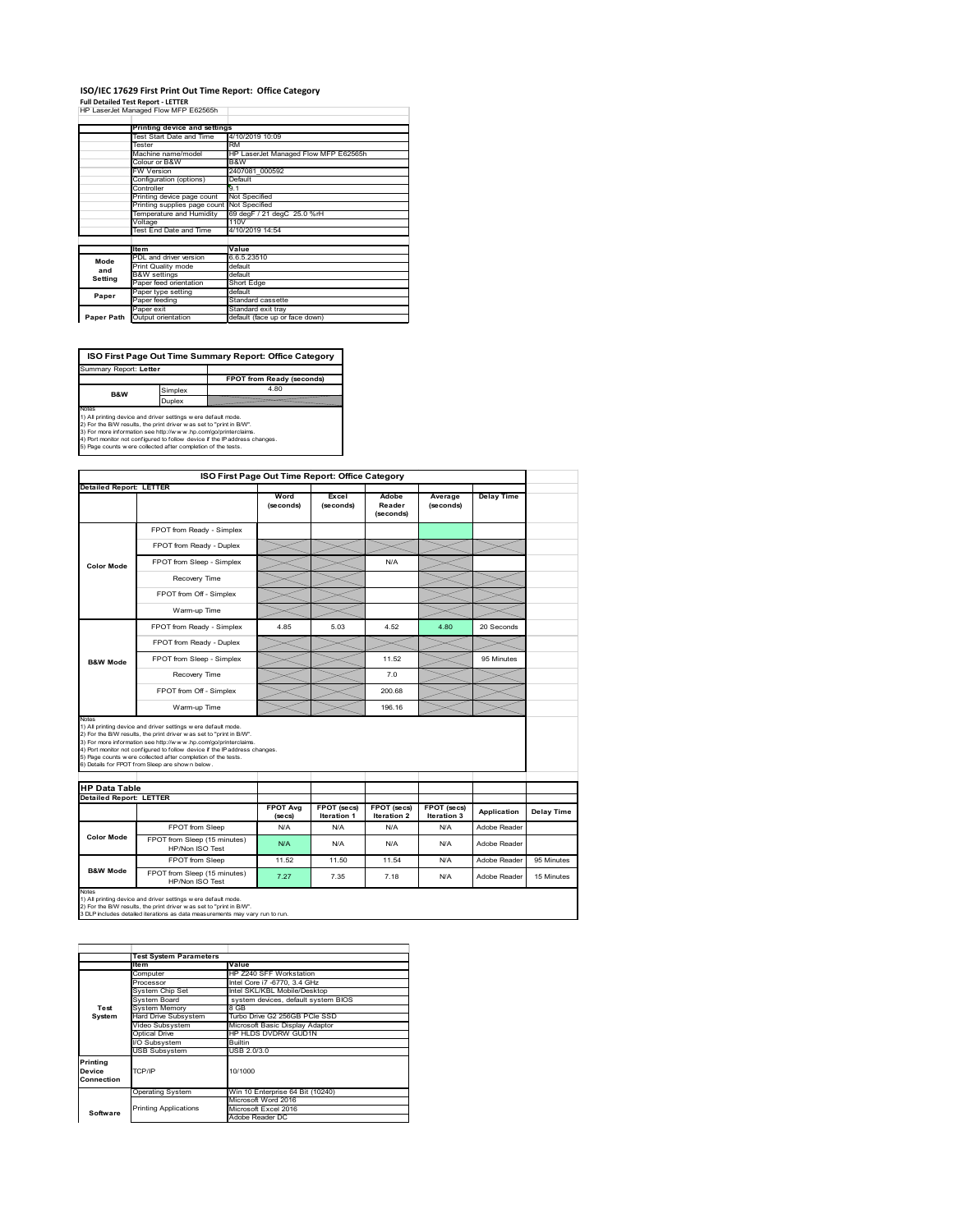# **ISO/IEC 17629 First Print Out Time Report: Office Category**

**Full Detailed Test Report ‐ A4** HP LaserJet Managed Flow MFP E62565h

|            | Printing device and settings |                                      |
|------------|------------------------------|--------------------------------------|
|            | Test Start Date and Time     | 4/10/2019 10:09                      |
|            | Tester                       | RM                                   |
|            | Machine name/model           | HP LaserJet Managed Flow MFP E62565h |
|            | Colour or B&W                | B&W                                  |
|            | <b>FW Version</b>            | 2407081 000592                       |
|            | Configuration (options)      | Default                              |
|            | Controller                   | 9.1                                  |
|            | Printing device page count   | Not Specified                        |
|            | Printing supplies page count | Not Specified                        |
|            | Temperature and Humidity     | 69 degF / 21 degC 25.0 %rH           |
|            | Voltage                      | 110V                                 |
|            | Test End Date and Time       | 4/10/2019 14:54                      |
|            |                              |                                      |
|            | <b>Item</b>                  | Value                                |
| Mode       | PDL and driver version       | 6.6.5.23510                          |
| and        | Print Quality mode           | default                              |
| Setting    | <b>B&amp;W</b> settings      | default                              |
|            | Paper feed orientation       | Short Edge                           |
| Paper      | Paper type setting           | default                              |
|            | Paper feeding                | Standard cassette                    |
|            | Paper exit                   | Standard exit trav                   |
| Paper Path | Output orientation           | default (face up or face down)       |

**ISO First Page Out Time Summary Report: Office Category**

**FPOT from Ready (seconds)** Simplex 4.89 Duplex Notes<br>1) All printing device and driver settings were default mode.<br>2) For the BAV results, the print driver was set to "print in BAV".<br>3) For more information see http://www.hp.com/golprinterclaims.<br>4) Port monitor not co Summary Report: A4 **B&W**

|                            |                                                                                                                                                                                                                                                                                                                                                                                                             | ISO First Page Out Time Report: Office Category |                                   |                                   |                            |                   |            |
|----------------------------|-------------------------------------------------------------------------------------------------------------------------------------------------------------------------------------------------------------------------------------------------------------------------------------------------------------------------------------------------------------------------------------------------------------|-------------------------------------------------|-----------------------------------|-----------------------------------|----------------------------|-------------------|------------|
| <b>Detailed Report: A4</b> |                                                                                                                                                                                                                                                                                                                                                                                                             |                                                 |                                   |                                   |                            |                   |            |
|                            |                                                                                                                                                                                                                                                                                                                                                                                                             | Word<br>(seconds)                               | Excel<br>(seconds)                | Adobe<br>Reader<br>(seconds)      | Average<br>(seconds)       | <b>Delay Time</b> |            |
|                            | FPOT from Ready - Simplex                                                                                                                                                                                                                                                                                                                                                                                   |                                                 |                                   |                                   |                            |                   |            |
|                            | FPOT from Ready - Duplex                                                                                                                                                                                                                                                                                                                                                                                    |                                                 |                                   |                                   |                            |                   |            |
| <b>Color Mode</b>          | FPOT from Sleep - Simplex                                                                                                                                                                                                                                                                                                                                                                                   |                                                 |                                   | N/A                               |                            |                   |            |
|                            | Recovery Time                                                                                                                                                                                                                                                                                                                                                                                               |                                                 |                                   |                                   |                            |                   |            |
|                            | FPOT from Off - Simplex                                                                                                                                                                                                                                                                                                                                                                                     |                                                 |                                   |                                   |                            |                   |            |
|                            | Warm-up Time                                                                                                                                                                                                                                                                                                                                                                                                |                                                 |                                   |                                   |                            |                   |            |
|                            | FPOT from Ready - Simplex                                                                                                                                                                                                                                                                                                                                                                                   | 5.02                                            | 5.00                              | 4.64                              | 4.89                       | 20 Seconds        |            |
|                            | FPOT from Ready - Duplex                                                                                                                                                                                                                                                                                                                                                                                    |                                                 |                                   |                                   |                            |                   |            |
| <b>B&amp;W Mode</b>        | FPOT from Sleep - Simplex                                                                                                                                                                                                                                                                                                                                                                                   |                                                 |                                   | 11.66                             |                            | 95 Minutes        |            |
|                            | Recovery Time                                                                                                                                                                                                                                                                                                                                                                                               |                                                 |                                   | 7.0                               |                            |                   |            |
|                            |                                                                                                                                                                                                                                                                                                                                                                                                             |                                                 |                                   |                                   |                            |                   |            |
|                            | FPOT from Off - Simplex                                                                                                                                                                                                                                                                                                                                                                                     |                                                 |                                   | 199.71                            |                            |                   |            |
| Notes                      | Warm-up Time                                                                                                                                                                                                                                                                                                                                                                                                |                                                 |                                   | 195.07                            |                            |                   |            |
| <b>HP Data Table</b>       | 1) All printing device and driver settings w ere default mode.<br>2) For the B/W results, the print driver was set to "print in B/W".<br>3) For more information see http://www.hp.com/go/printerclaims.<br>4) Port monitor not configured to follow device if the IP address changes.<br>5) Page counts w ere collected after completion of the tests.<br>6) Details for FPOT from Sleep are show n below. |                                                 |                                   |                                   |                            |                   |            |
| <b>Detailed Report: A4</b> |                                                                                                                                                                                                                                                                                                                                                                                                             |                                                 |                                   |                                   |                            |                   |            |
|                            |                                                                                                                                                                                                                                                                                                                                                                                                             | <b>FPOT Avg</b><br>(se cs)                      | FPOT (secs)<br><b>Iteration 1</b> | <b>FPOT (secs)</b><br>Iteration 2 | FPOT (secs)<br>Iteration 3 | Application       | Delay Time |
|                            | FPOT from Sleep                                                                                                                                                                                                                                                                                                                                                                                             | N/A                                             | N/A                               | N/A                               | N/A                        | Adobe Reader      |            |
| <b>Color Mode</b>          | FPOT from Sleep (15 minutes)<br>HP/Non ISO Test                                                                                                                                                                                                                                                                                                                                                             | N/A                                             | N/A                               | N/A                               | N/A                        | Adobe Reader      |            |
|                            | FPOT from Sleep                                                                                                                                                                                                                                                                                                                                                                                             | 11.66                                           | 11.64                             | 11.68                             | N/A                        | Adobe Reader      | 95 Minutes |

2) For the B/W results, the print driver w as set to "print in B/W". 3 DLP includes detailed iterations as data measurements may vary run to run.

|                                  | <b>Test System Parameters</b> |                                     |
|----------------------------------|-------------------------------|-------------------------------------|
|                                  | <b>Item</b>                   | Value                               |
|                                  | Computer                      | HP Z240 SFF Workstation             |
|                                  | Processor                     | Intel Core i7 -6770, 3.4 GHz        |
|                                  | System Chip Set               | Intel SKL/KBL Mobile/Desktop        |
|                                  | System Board                  | system devices, default system BIOS |
| Test                             | <b>System Memory</b>          | 8 GB                                |
| System                           | Hard Drive Subsystem          | Turbo Drive G2 256GB PCle SSD       |
|                                  | Video Subsystem               | Microsoft Basic Display Adaptor     |
|                                  | Optical Drive                 | HP HLDS DVDRW GUD1N                 |
|                                  | I/O Subsystem                 | <b>Builtin</b>                      |
|                                  | <b>USB Subsystem</b>          | USB 2.0/3.0                         |
| Printing<br>Device<br>Connection | TCP/IP                        | 10/1000                             |
|                                  | <b>Operating System</b>       | Win 10 Enterprise 64 Bit (10240)    |
|                                  |                               | Microsoft Word 2016                 |
| Software                         | <b>Printing Applications</b>  | Microsoft Excel 2016                |
|                                  |                               | Adobe Reader DC                     |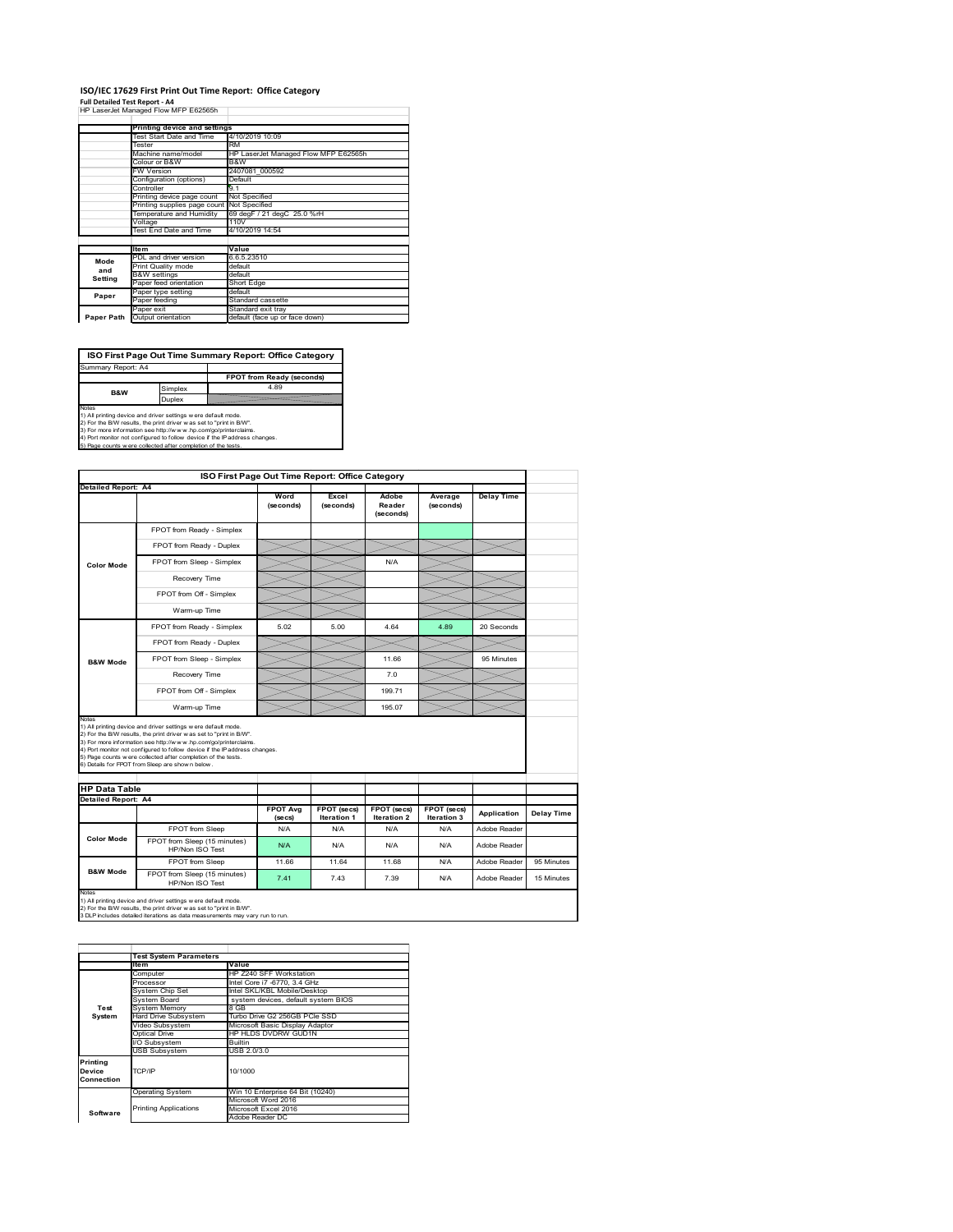# ISO/IEC 29183 Copy Productivity Report

## Full Detailed Test Report - LETTER

| Paper Manufacturer HP / Xerox<br>Paper Weight 20lb / 75 g/m2<br>Paper Size Letter / A4<br>Paper type/name HP Multipurpose Ultra White / HP Office<br><b>sFCOT</b><br>sESAT (ipm)<br><b>B&amp;W</b><br>4.58<br>65.71 | FW Version 2407081_000592<br>Configuration (options) Not Specified<br><b>Pre-set Value</b><br><b>Output Resolution Default</b><br><b>Output Quality Default</b><br>Copying Mode Colour for Colour and B&W for B&W<br>Collating function Set in Control Panel<br>Paper Type Setting Default<br>Paper Feeding Tray 2<br>Paper Exit Default<br>Face Up Exit Default (face down)<br><b>Fixing Capability Default</b><br>Image Quality Stability Default<br>Capacity of Paper Default<br>Others None | <b>Machine Setup Information</b><br>Test Start Date and Time 4/11/2019 10:04<br>Tester RM<br>Machine name/model HP LaserJet Managed Flow MFP E62565h<br>Colour or B&W B&W<br>Temperature and Humidity 69 degF / 21 degC 25.0 %rH<br>Test End Date and Time: 4/11/2019 15:54<br>Pre-set Item<br>Mode<br>Auto Density Adjustment Default<br>Paper Sending Direction Default<br>Paper<br>Paper<br>Path<br>Temporary<br><b>Stop</b><br>Paper<br>Summary Report: Letter<br>Notes<br>First Copy Out and Copy Speed measured using ISO/IEC 29183, excludes first set of test<br>documents. For more information see http://www.hp.com/go/printerclaims. Exact speed varies<br>depending on the system configuration and document.<br>Only Target A w as used, all test documents have the same Saturated throughput. Reference<br>ISO/IEC29183:2010 Clause 5, Sections 5.3.1 and 5.3.2<br>Detailed Report: LETTER |  |
|---------------------------------------------------------------------------------------------------------------------------------------------------------------------------------------------------------------------|-------------------------------------------------------------------------------------------------------------------------------------------------------------------------------------------------------------------------------------------------------------------------------------------------------------------------------------------------------------------------------------------------------------------------------------------------------------------------------------------------|------------------------------------------------------------------------------------------------------------------------------------------------------------------------------------------------------------------------------------------------------------------------------------------------------------------------------------------------------------------------------------------------------------------------------------------------------------------------------------------------------------------------------------------------------------------------------------------------------------------------------------------------------------------------------------------------------------------------------------------------------------------------------------------------------------------------------------------------------------------------------------------------------------|--|
|                                                                                                                                                                                                                     |                                                                                                                                                                                                                                                                                                                                                                                                                                                                                                 |                                                                                                                                                                                                                                                                                                                                                                                                                                                                                                                                                                                                                                                                                                                                                                                                                                                                                                            |  |
|                                                                                                                                                                                                                     |                                                                                                                                                                                                                                                                                                                                                                                                                                                                                                 |                                                                                                                                                                                                                                                                                                                                                                                                                                                                                                                                                                                                                                                                                                                                                                                                                                                                                                            |  |
|                                                                                                                                                                                                                     |                                                                                                                                                                                                                                                                                                                                                                                                                                                                                                 |                                                                                                                                                                                                                                                                                                                                                                                                                                                                                                                                                                                                                                                                                                                                                                                                                                                                                                            |  |
|                                                                                                                                                                                                                     |                                                                                                                                                                                                                                                                                                                                                                                                                                                                                                 |                                                                                                                                                                                                                                                                                                                                                                                                                                                                                                                                                                                                                                                                                                                                                                                                                                                                                                            |  |
|                                                                                                                                                                                                                     |                                                                                                                                                                                                                                                                                                                                                                                                                                                                                                 |                                                                                                                                                                                                                                                                                                                                                                                                                                                                                                                                                                                                                                                                                                                                                                                                                                                                                                            |  |
|                                                                                                                                                                                                                     |                                                                                                                                                                                                                                                                                                                                                                                                                                                                                                 |                                                                                                                                                                                                                                                                                                                                                                                                                                                                                                                                                                                                                                                                                                                                                                                                                                                                                                            |  |
|                                                                                                                                                                                                                     |                                                                                                                                                                                                                                                                                                                                                                                                                                                                                                 |                                                                                                                                                                                                                                                                                                                                                                                                                                                                                                                                                                                                                                                                                                                                                                                                                                                                                                            |  |
|                                                                                                                                                                                                                     |                                                                                                                                                                                                                                                                                                                                                                                                                                                                                                 |                                                                                                                                                                                                                                                                                                                                                                                                                                                                                                                                                                                                                                                                                                                                                                                                                                                                                                            |  |
|                                                                                                                                                                                                                     |                                                                                                                                                                                                                                                                                                                                                                                                                                                                                                 |                                                                                                                                                                                                                                                                                                                                                                                                                                                                                                                                                                                                                                                                                                                                                                                                                                                                                                            |  |
|                                                                                                                                                                                                                     |                                                                                                                                                                                                                                                                                                                                                                                                                                                                                                 |                                                                                                                                                                                                                                                                                                                                                                                                                                                                                                                                                                                                                                                                                                                                                                                                                                                                                                            |  |
|                                                                                                                                                                                                                     |                                                                                                                                                                                                                                                                                                                                                                                                                                                                                                 |                                                                                                                                                                                                                                                                                                                                                                                                                                                                                                                                                                                                                                                                                                                                                                                                                                                                                                            |  |
|                                                                                                                                                                                                                     |                                                                                                                                                                                                                                                                                                                                                                                                                                                                                                 |                                                                                                                                                                                                                                                                                                                                                                                                                                                                                                                                                                                                                                                                                                                                                                                                                                                                                                            |  |
|                                                                                                                                                                                                                     |                                                                                                                                                                                                                                                                                                                                                                                                                                                                                                 |                                                                                                                                                                                                                                                                                                                                                                                                                                                                                                                                                                                                                                                                                                                                                                                                                                                                                                            |  |
|                                                                                                                                                                                                                     |                                                                                                                                                                                                                                                                                                                                                                                                                                                                                                 |                                                                                                                                                                                                                                                                                                                                                                                                                                                                                                                                                                                                                                                                                                                                                                                                                                                                                                            |  |
|                                                                                                                                                                                                                     |                                                                                                                                                                                                                                                                                                                                                                                                                                                                                                 |                                                                                                                                                                                                                                                                                                                                                                                                                                                                                                                                                                                                                                                                                                                                                                                                                                                                                                            |  |
|                                                                                                                                                                                                                     |                                                                                                                                                                                                                                                                                                                                                                                                                                                                                                 |                                                                                                                                                                                                                                                                                                                                                                                                                                                                                                                                                                                                                                                                                                                                                                                                                                                                                                            |  |
|                                                                                                                                                                                                                     |                                                                                                                                                                                                                                                                                                                                                                                                                                                                                                 |                                                                                                                                                                                                                                                                                                                                                                                                                                                                                                                                                                                                                                                                                                                                                                                                                                                                                                            |  |
|                                                                                                                                                                                                                     |                                                                                                                                                                                                                                                                                                                                                                                                                                                                                                 |                                                                                                                                                                                                                                                                                                                                                                                                                                                                                                                                                                                                                                                                                                                                                                                                                                                                                                            |  |
|                                                                                                                                                                                                                     |                                                                                                                                                                                                                                                                                                                                                                                                                                                                                                 |                                                                                                                                                                                                                                                                                                                                                                                                                                                                                                                                                                                                                                                                                                                                                                                                                                                                                                            |  |
|                                                                                                                                                                                                                     |                                                                                                                                                                                                                                                                                                                                                                                                                                                                                                 |                                                                                                                                                                                                                                                                                                                                                                                                                                                                                                                                                                                                                                                                                                                                                                                                                                                                                                            |  |
|                                                                                                                                                                                                                     |                                                                                                                                                                                                                                                                                                                                                                                                                                                                                                 |                                                                                                                                                                                                                                                                                                                                                                                                                                                                                                                                                                                                                                                                                                                                                                                                                                                                                                            |  |
|                                                                                                                                                                                                                     |                                                                                                                                                                                                                                                                                                                                                                                                                                                                                                 |                                                                                                                                                                                                                                                                                                                                                                                                                                                                                                                                                                                                                                                                                                                                                                                                                                                                                                            |  |
|                                                                                                                                                                                                                     |                                                                                                                                                                                                                                                                                                                                                                                                                                                                                                 |                                                                                                                                                                                                                                                                                                                                                                                                                                                                                                                                                                                                                                                                                                                                                                                                                                                                                                            |  |
|                                                                                                                                                                                                                     |                                                                                                                                                                                                                                                                                                                                                                                                                                                                                                 |                                                                                                                                                                                                                                                                                                                                                                                                                                                                                                                                                                                                                                                                                                                                                                                                                                                                                                            |  |
|                                                                                                                                                                                                                     |                                                                                                                                                                                                                                                                                                                                                                                                                                                                                                 |                                                                                                                                                                                                                                                                                                                                                                                                                                                                                                                                                                                                                                                                                                                                                                                                                                                                                                            |  |
|                                                                                                                                                                                                                     |                                                                                                                                                                                                                                                                                                                                                                                                                                                                                                 |                                                                                                                                                                                                                                                                                                                                                                                                                                                                                                                                                                                                                                                                                                                                                                                                                                                                                                            |  |
|                                                                                                                                                                                                                     |                                                                                                                                                                                                                                                                                                                                                                                                                                                                                                 | <b>Full Detailed Test Report - LETTER</b><br>HP LaserJet Managed Flow MFP E62565h                                                                                                                                                                                                                                                                                                                                                                                                                                                                                                                                                                                                                                                                                                                                                                                                                          |  |
|                                                                                                                                                                                                                     |                                                                                                                                                                                                                                                                                                                                                                                                                                                                                                 |                                                                                                                                                                                                                                                                                                                                                                                                                                                                                                                                                                                                                                                                                                                                                                                                                                                                                                            |  |

| Summary Report: Letter |              |             |
|------------------------|--------------|-------------|
|                        |              |             |
|                        | <b>SFCOT</b> | sESAT (ipm) |
| <b>B&amp;W</b>         | 4.58         | 6571        |

| .                       |                           |                                                      | Face Up Exit Default (face down) |                                                                                                            |                                                                                                                                |             |
|-------------------------|---------------------------|------------------------------------------------------|----------------------------------|------------------------------------------------------------------------------------------------------------|--------------------------------------------------------------------------------------------------------------------------------|-------------|
|                         | Fixing Capability Default |                                                      |                                  |                                                                                                            |                                                                                                                                |             |
| Temporary               |                           | Image Quality Stability Default                      |                                  |                                                                                                            |                                                                                                                                |             |
| Stop                    |                           | Capacity of Paper Default                            |                                  |                                                                                                            |                                                                                                                                |             |
|                         |                           | Others None                                          |                                  |                                                                                                            |                                                                                                                                |             |
|                         |                           |                                                      |                                  |                                                                                                            |                                                                                                                                |             |
|                         |                           | Paper Manufacturer HP / Xerox                        |                                  |                                                                                                            |                                                                                                                                |             |
|                         |                           | Paper Weight 20lb / 75 g/m2                          |                                  |                                                                                                            |                                                                                                                                |             |
| Paper                   |                           | Paper Size Letter / A4                               |                                  |                                                                                                            |                                                                                                                                |             |
|                         |                           |                                                      |                                  | Paper type/name HP Multipurpose Ultra White / HP Office                                                    |                                                                                                                                |             |
|                         |                           |                                                      |                                  |                                                                                                            |                                                                                                                                |             |
|                         |                           |                                                      |                                  |                                                                                                            |                                                                                                                                |             |
| Summary Report: Letter  |                           |                                                      |                                  |                                                                                                            |                                                                                                                                |             |
|                         |                           |                                                      |                                  |                                                                                                            |                                                                                                                                |             |
|                         |                           |                                                      | <b>sFCOT</b><br>sESAT (ipm)      |                                                                                                            |                                                                                                                                |             |
|                         | B&W                       |                                                      | 4.58<br>65.71                    |                                                                                                            |                                                                                                                                |             |
| <b>Notes</b>            |                           |                                                      |                                  | First Copy Out and Copy Speed measured using ISO/IEC 29183, excludes first set of test                     |                                                                                                                                |             |
|                         |                           |                                                      |                                  | documents. For more information see http://www.hp.com/go/printerclaims. Exact speed varies                 |                                                                                                                                |             |
|                         |                           | depending on the system configuration and document.  |                                  |                                                                                                            |                                                                                                                                |             |
|                         |                           |                                                      |                                  | Only Target A w as used, all test documents have the same Saturated throughput. Reference                  |                                                                                                                                |             |
|                         |                           | ISO/IEC29183:2010 Clause 5, Sections 5.3.1 and 5.3.2 |                                  |                                                                                                            |                                                                                                                                |             |
|                         |                           |                                                      |                                  |                                                                                                            |                                                                                                                                |             |
|                         |                           |                                                      |                                  |                                                                                                            |                                                                                                                                |             |
|                         |                           |                                                      |                                  |                                                                                                            |                                                                                                                                |             |
| Detailed Report: LETTER |                           |                                                      |                                  |                                                                                                            |                                                                                                                                |             |
|                         |                           |                                                      |                                  |                                                                                                            |                                                                                                                                |             |
|                         | <b>Target</b>             | sFCOT (secs)                                         |                                  | sEFTP (ipm)                                                                                                |                                                                                                                                | sESAT (ipm) |
|                         |                           |                                                      | 1copy                            | 1copy+30sec                                                                                                | 1copy+4minutes                                                                                                                 |             |
|                         | Α                         | 4.58                                                 | 13.09                            | 57.84                                                                                                      | 62.79                                                                                                                          | 65.71       |
|                         |                           |                                                      |                                  | 35 sets                                                                                                    | 268 sets                                                                                                                       |             |
|                         | В                         |                                                      |                                  |                                                                                                            |                                                                                                                                |             |
|                         |                           |                                                      |                                  |                                                                                                            |                                                                                                                                |             |
| B&W                     |                           |                                                      |                                  |                                                                                                            |                                                                                                                                |             |
|                         | C                         |                                                      |                                  |                                                                                                            |                                                                                                                                |             |
|                         |                           |                                                      |                                  |                                                                                                            |                                                                                                                                |             |
|                         | D                         |                                                      |                                  |                                                                                                            |                                                                                                                                |             |
|                         |                           |                                                      |                                  |                                                                                                            |                                                                                                                                |             |
|                         | Average                   | 4.58                                                 | 13.09                            | 57.84                                                                                                      | 62.79                                                                                                                          | 65.71       |
| <b>Notes</b>            |                           |                                                      |                                  |                                                                                                            |                                                                                                                                |             |
|                         |                           |                                                      |                                  | http://www.hp.com/go/printerclaims. Exact speed varies depending on the system configuration and document. | First Copy Out and Copy Speed measured using ISO/IEC 29183, excludes first set of test documents. For more information see     |             |
|                         |                           |                                                      |                                  |                                                                                                            | Only Target A w as used, all test documents have the same Saturated throughput. Reference ISO/IEC29183:2010 Clause 5, Sections |             |
| 5.3.1 and 5.3.2         |                           |                                                      |                                  |                                                                                                            |                                                                                                                                |             |
|                         |                           |                                                      |                                  |                                                                                                            |                                                                                                                                |             |
|                         |                           |                                                      |                                  |                                                                                                            |                                                                                                                                |             |
|                         |                           |                                                      |                                  |                                                                                                            |                                                                                                                                |             |
|                         |                           |                                                      |                                  |                                                                                                            |                                                                                                                                |             |
|                         |                           |                                                      |                                  |                                                                                                            |                                                                                                                                |             |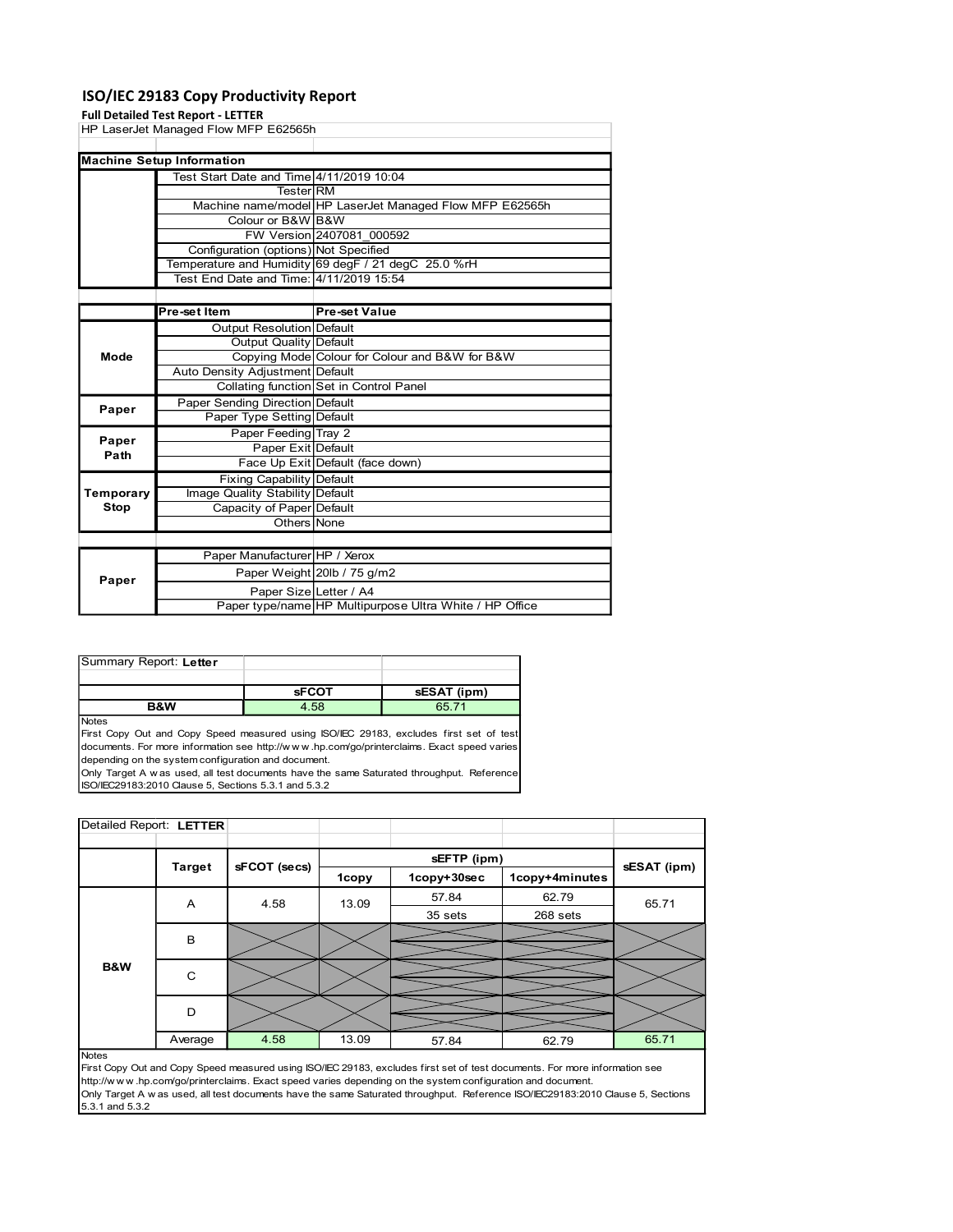## ISO/IEC 29183 Copy Productivity Report

## Full Detailed Test Report - A4

| Test Start Date and Time 4/11/2019 10:04<br>Tester RM<br>Machine name/model HP LaserJet Managed Flow MFP E62565h<br>Colour or B&W B&W<br>FW Version 2407081_000592<br>Configuration (options) Not Specified<br>Temperature and Humidity 69 degF / 21 degC 25.0 %rH<br>Test End Date and Time: 4/11/2019 15:54<br><b>Pre-set Value</b><br>Pre-set Item<br><b>Output Resolution Default</b><br><b>Output Quality Default</b><br>Copying Mode Colour for Colour and B&W for B&W<br>Mode<br>Auto Density Adjustment Default<br>Collating function Set in Control Panel<br>Paper Sending Direction Default<br>Paper<br>Paper Type Setting Default<br>Paper Feeding Tray 2<br>Paper<br>Paper Exit Default<br>Path<br>Face Up Exit Default (face down)<br><b>Fixing Capability Default</b><br>Image Quality Stability Default<br><b>Stop</b><br>Capacity of Paper Default<br>Others None<br>Paper Manufacturer HP / Xerox<br>Paper Weight 20lb / 75 g/m2<br>Paper<br>Paper Size Letter / A4<br>Paper type/name HP Multipurpose Ultra White / HP Office<br><b>sFCOT</b><br>sESAT (ipm)<br><b>B&amp;W</b><br>4.84<br>62.00 |                                | Summary Report: A4<br>Notes<br>First Copy Out and Copy Speed measured using ISO/IEC 29183, excludes first set of test<br>documents. For more information see http://www.hp.com/go/printerclaims. Exact speed varies<br>depending on the system configuration and document.<br>Only Target A w as used, all test documents have the same Saturated throughput. Reference<br>ISO/IEC29183:2010 Clause 5, Sections 5.3.1 and 5.3.2 |
|-------------------------------------------------------------------------------------------------------------------------------------------------------------------------------------------------------------------------------------------------------------------------------------------------------------------------------------------------------------------------------------------------------------------------------------------------------------------------------------------------------------------------------------------------------------------------------------------------------------------------------------------------------------------------------------------------------------------------------------------------------------------------------------------------------------------------------------------------------------------------------------------------------------------------------------------------------------------------------------------------------------------------------------------------------------------------------------------------------------------|--------------------------------|---------------------------------------------------------------------------------------------------------------------------------------------------------------------------------------------------------------------------------------------------------------------------------------------------------------------------------------------------------------------------------------------------------------------------------|
|                                                                                                                                                                                                                                                                                                                                                                                                                                                                                                                                                                                                                                                                                                                                                                                                                                                                                                                                                                                                                                                                                                                   |                                |                                                                                                                                                                                                                                                                                                                                                                                                                                 |
|                                                                                                                                                                                                                                                                                                                                                                                                                                                                                                                                                                                                                                                                                                                                                                                                                                                                                                                                                                                                                                                                                                                   |                                |                                                                                                                                                                                                                                                                                                                                                                                                                                 |
|                                                                                                                                                                                                                                                                                                                                                                                                                                                                                                                                                                                                                                                                                                                                                                                                                                                                                                                                                                                                                                                                                                                   |                                |                                                                                                                                                                                                                                                                                                                                                                                                                                 |
|                                                                                                                                                                                                                                                                                                                                                                                                                                                                                                                                                                                                                                                                                                                                                                                                                                                                                                                                                                                                                                                                                                                   |                                |                                                                                                                                                                                                                                                                                                                                                                                                                                 |
|                                                                                                                                                                                                                                                                                                                                                                                                                                                                                                                                                                                                                                                                                                                                                                                                                                                                                                                                                                                                                                                                                                                   |                                |                                                                                                                                                                                                                                                                                                                                                                                                                                 |
|                                                                                                                                                                                                                                                                                                                                                                                                                                                                                                                                                                                                                                                                                                                                                                                                                                                                                                                                                                                                                                                                                                                   |                                |                                                                                                                                                                                                                                                                                                                                                                                                                                 |
|                                                                                                                                                                                                                                                                                                                                                                                                                                                                                                                                                                                                                                                                                                                                                                                                                                                                                                                                                                                                                                                                                                                   |                                |                                                                                                                                                                                                                                                                                                                                                                                                                                 |
|                                                                                                                                                                                                                                                                                                                                                                                                                                                                                                                                                                                                                                                                                                                                                                                                                                                                                                                                                                                                                                                                                                                   |                                | Temporary                                                                                                                                                                                                                                                                                                                                                                                                                       |
|                                                                                                                                                                                                                                                                                                                                                                                                                                                                                                                                                                                                                                                                                                                                                                                                                                                                                                                                                                                                                                                                                                                   |                                |                                                                                                                                                                                                                                                                                                                                                                                                                                 |
|                                                                                                                                                                                                                                                                                                                                                                                                                                                                                                                                                                                                                                                                                                                                                                                                                                                                                                                                                                                                                                                                                                                   |                                |                                                                                                                                                                                                                                                                                                                                                                                                                                 |
|                                                                                                                                                                                                                                                                                                                                                                                                                                                                                                                                                                                                                                                                                                                                                                                                                                                                                                                                                                                                                                                                                                                   |                                |                                                                                                                                                                                                                                                                                                                                                                                                                                 |
|                                                                                                                                                                                                                                                                                                                                                                                                                                                                                                                                                                                                                                                                                                                                                                                                                                                                                                                                                                                                                                                                                                                   |                                |                                                                                                                                                                                                                                                                                                                                                                                                                                 |
|                                                                                                                                                                                                                                                                                                                                                                                                                                                                                                                                                                                                                                                                                                                                                                                                                                                                                                                                                                                                                                                                                                                   |                                |                                                                                                                                                                                                                                                                                                                                                                                                                                 |
|                                                                                                                                                                                                                                                                                                                                                                                                                                                                                                                                                                                                                                                                                                                                                                                                                                                                                                                                                                                                                                                                                                                   |                                |                                                                                                                                                                                                                                                                                                                                                                                                                                 |
|                                                                                                                                                                                                                                                                                                                                                                                                                                                                                                                                                                                                                                                                                                                                                                                                                                                                                                                                                                                                                                                                                                                   |                                |                                                                                                                                                                                                                                                                                                                                                                                                                                 |
|                                                                                                                                                                                                                                                                                                                                                                                                                                                                                                                                                                                                                                                                                                                                                                                                                                                                                                                                                                                                                                                                                                                   |                                |                                                                                                                                                                                                                                                                                                                                                                                                                                 |
|                                                                                                                                                                                                                                                                                                                                                                                                                                                                                                                                                                                                                                                                                                                                                                                                                                                                                                                                                                                                                                                                                                                   |                                |                                                                                                                                                                                                                                                                                                                                                                                                                                 |
|                                                                                                                                                                                                                                                                                                                                                                                                                                                                                                                                                                                                                                                                                                                                                                                                                                                                                                                                                                                                                                                                                                                   |                                |                                                                                                                                                                                                                                                                                                                                                                                                                                 |
|                                                                                                                                                                                                                                                                                                                                                                                                                                                                                                                                                                                                                                                                                                                                                                                                                                                                                                                                                                                                                                                                                                                   |                                | <b>Machine Setup Information</b>                                                                                                                                                                                                                                                                                                                                                                                                |
| HP LaserJet Managed Flow MFP E62565h                                                                                                                                                                                                                                                                                                                                                                                                                                                                                                                                                                                                                                                                                                                                                                                                                                                                                                                                                                                                                                                                              |                                |                                                                                                                                                                                                                                                                                                                                                                                                                                 |
|                                                                                                                                                                                                                                                                                                                                                                                                                                                                                                                                                                                                                                                                                                                                                                                                                                                                                                                                                                                                                                                                                                                   |                                |                                                                                                                                                                                                                                                                                                                                                                                                                                 |
|                                                                                                                                                                                                                                                                                                                                                                                                                                                                                                                                                                                                                                                                                                                                                                                                                                                                                                                                                                                                                                                                                                                   | Full Detailed Test Report - A4 |                                                                                                                                                                                                                                                                                                                                                                                                                                 |

| Summary Report: A4 |              |             |
|--------------------|--------------|-------------|
|                    |              |             |
|                    | <b>SFCOT</b> | sESAT (ipm) |
| <b>B&amp;W</b>     | 4.84         | 62.00       |

|                     | <b>Fixing Capability Default</b> |                                                      |       |                                                                                                            |                                                                                                                                |             |
|---------------------|----------------------------------|------------------------------------------------------|-------|------------------------------------------------------------------------------------------------------------|--------------------------------------------------------------------------------------------------------------------------------|-------------|
| Temporary           | Image Quality Stability Default  |                                                      |       |                                                                                                            |                                                                                                                                |             |
| <b>Stop</b>         |                                  | Capacity of Paper Default                            |       |                                                                                                            |                                                                                                                                |             |
|                     |                                  | Others None                                          |       |                                                                                                            |                                                                                                                                |             |
|                     |                                  |                                                      |       |                                                                                                            |                                                                                                                                |             |
|                     |                                  | Paper Manufacturer HP / Xerox                        |       |                                                                                                            |                                                                                                                                |             |
| Paper               |                                  | Paper Weight 20lb / 75 g/m2                          |       |                                                                                                            |                                                                                                                                |             |
|                     |                                  | Paper Size Letter / A4                               |       |                                                                                                            |                                                                                                                                |             |
|                     |                                  |                                                      |       | Paper type/name HP Multipurpose Ultra White / HP Office                                                    |                                                                                                                                |             |
|                     |                                  |                                                      |       |                                                                                                            |                                                                                                                                |             |
|                     |                                  |                                                      |       |                                                                                                            |                                                                                                                                |             |
| Summary Report: A4  |                                  |                                                      |       |                                                                                                            |                                                                                                                                |             |
|                     | <b>sFCOT</b>                     |                                                      |       | sESAT (ipm)                                                                                                |                                                                                                                                |             |
|                     | B&W                              | 4.84                                                 |       | 62.00                                                                                                      |                                                                                                                                |             |
| Notes               |                                  |                                                      |       |                                                                                                            |                                                                                                                                |             |
|                     |                                  |                                                      |       | First Copy Out and Copy Speed measured using ISO/IEC 29183, excludes first set of test                     |                                                                                                                                |             |
|                     |                                  | depending on the system configuration and document.  |       | documents. For more information see http://www.hp.com/go/printerclaims. Exact speed varies                 |                                                                                                                                |             |
|                     |                                  |                                                      |       | Only Target A w as used, all test documents have the same Saturated throughput. Reference                  |                                                                                                                                |             |
|                     |                                  | ISO/IEC29183:2010 Clause 5, Sections 5.3.1 and 5.3.2 |       |                                                                                                            |                                                                                                                                |             |
|                     |                                  |                                                      |       |                                                                                                            |                                                                                                                                |             |
|                     |                                  |                                                      |       |                                                                                                            |                                                                                                                                |             |
| Detailed Report: A4 |                                  |                                                      |       |                                                                                                            |                                                                                                                                |             |
|                     |                                  |                                                      |       |                                                                                                            |                                                                                                                                |             |
|                     |                                  | sFCOT (secs)                                         |       | sEFTP (ipm)                                                                                                |                                                                                                                                | sESAT (ipm) |
|                     | <b>Target</b>                    |                                                      |       |                                                                                                            |                                                                                                                                |             |
|                     |                                  |                                                      | 1copy | 1copy+30sec                                                                                                | 1copy+4minutes                                                                                                                 |             |
|                     | Α                                | 4.84                                                 |       | 54.06                                                                                                      | 59.28                                                                                                                          |             |
|                     |                                  |                                                      | 12.39 | 32 sets                                                                                                    | 247 sets                                                                                                                       | 62.00       |
|                     |                                  |                                                      |       |                                                                                                            |                                                                                                                                |             |
|                     | В                                |                                                      |       |                                                                                                            |                                                                                                                                |             |
| B&W                 |                                  |                                                      |       |                                                                                                            |                                                                                                                                |             |
|                     | C                                |                                                      |       |                                                                                                            |                                                                                                                                |             |
|                     |                                  |                                                      |       |                                                                                                            |                                                                                                                                |             |
|                     | D                                |                                                      |       |                                                                                                            |                                                                                                                                |             |
|                     | Average                          | 4.84                                                 | 12.39 | 54.06                                                                                                      | 59.28                                                                                                                          | 62.00       |
|                     |                                  |                                                      |       |                                                                                                            |                                                                                                                                |             |
| <b>Notes</b>        |                                  |                                                      |       |                                                                                                            | First Copy Out and Copy Speed measured using ISO/IEC 29183, excludes first set of test documents. For more information see     |             |
|                     |                                  |                                                      |       | http://www.hp.com/go/printerclaims. Exact speed varies depending on the system configuration and document. |                                                                                                                                |             |
|                     |                                  |                                                      |       |                                                                                                            | Only Target A w as used, all test documents have the same Saturated throughput. Reference ISO/IEC29183:2010 Clause 5, Sections |             |
|                     |                                  |                                                      |       |                                                                                                            |                                                                                                                                |             |
|                     |                                  |                                                      |       |                                                                                                            |                                                                                                                                |             |
| 5.3.1 and 5.3.2     |                                  |                                                      |       |                                                                                                            |                                                                                                                                |             |
|                     |                                  |                                                      |       |                                                                                                            |                                                                                                                                |             |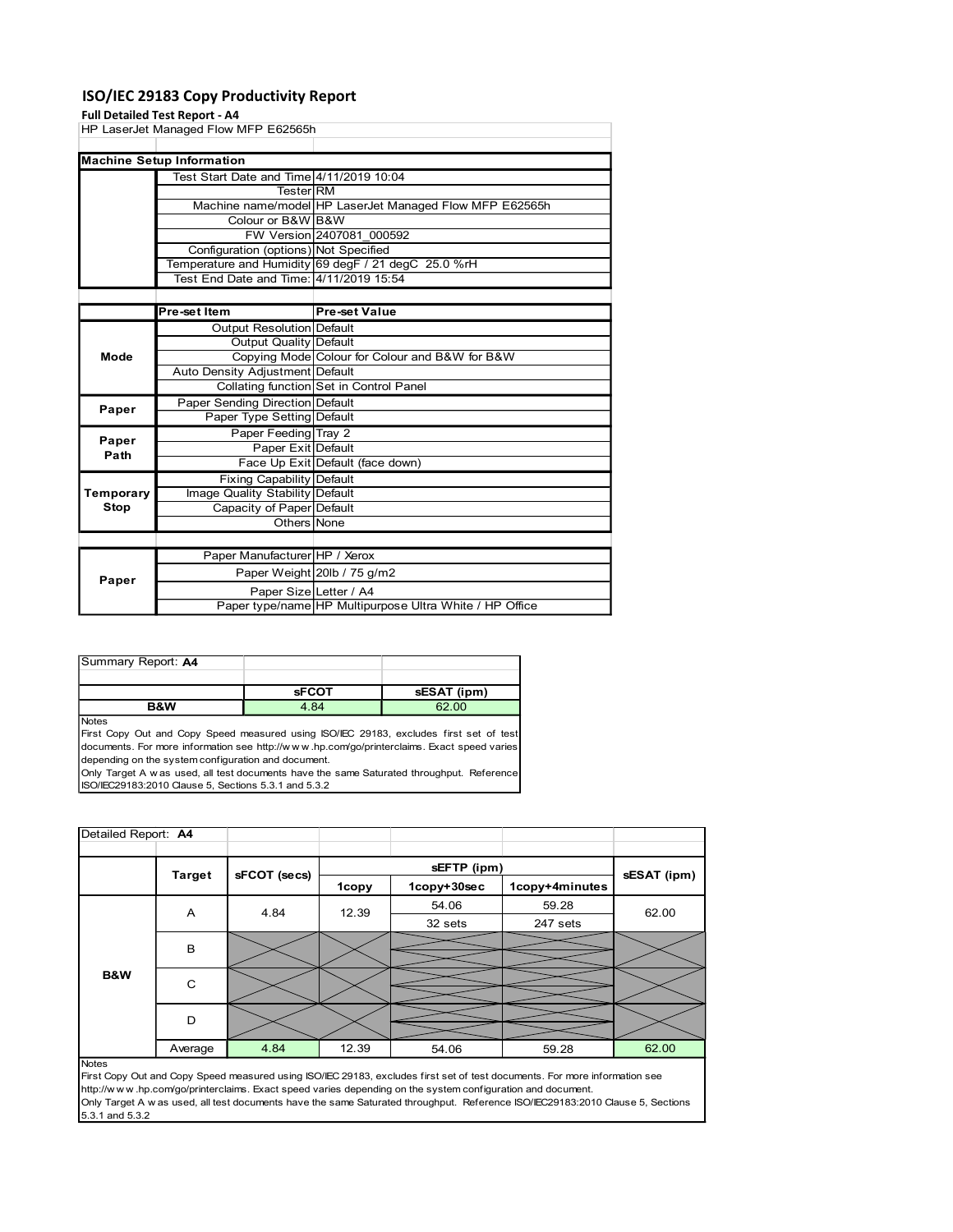## ISO/IEC 24735 Copy Productivity Report

| Test Start Date and Time 4/11/2019 16:11<br>Tester RM<br>Machine name/model HP LaserJet Managed Flow MFP E62565h<br>Colour or B&W B&W<br>FW Version 2407081 000592<br>Configuration (options) Not Specified<br>Temperature and Humidity 69 degF / 21 degC 25.0 %rH<br>Test End Date and Time: 4/16/2019 13:13<br><b>Pre-set Value</b><br>Output Resolution Default<br><b>Output Quality Default</b><br>Copying Mode Default<br>Auto Density Adjustment Default<br>Collating function Activated (if not activated in default mode)<br><b>Paper Sending Direction Default</b><br>Paper Type Setting Default<br>Paper Feeding Standard cassette<br>Paper Exit Standard exit tray<br>Face Up Exit Default<br>Fixing Capability Default<br>Image Quality Stability Default<br>Capacity of Paper Default<br>Others Default<br>Paper Manufacturer HP / Xerox<br>Paper Weight 20lb / 75 g/m2 |  |
|--------------------------------------------------------------------------------------------------------------------------------------------------------------------------------------------------------------------------------------------------------------------------------------------------------------------------------------------------------------------------------------------------------------------------------------------------------------------------------------------------------------------------------------------------------------------------------------------------------------------------------------------------------------------------------------------------------------------------------------------------------------------------------------------------------------------------------------------------------------------------------------|--|
| ISO/IEC 24735 Copy Productivity Report<br><b>Full Detailed Test Report - LETTER</b><br><b>Machine Setup Information</b><br>Pre-set Item                                                                                                                                                                                                                                                                                                                                                                                                                                                                                                                                                                                                                                                                                                                                              |  |
|                                                                                                                                                                                                                                                                                                                                                                                                                                                                                                                                                                                                                                                                                                                                                                                                                                                                                      |  |
|                                                                                                                                                                                                                                                                                                                                                                                                                                                                                                                                                                                                                                                                                                                                                                                                                                                                                      |  |
|                                                                                                                                                                                                                                                                                                                                                                                                                                                                                                                                                                                                                                                                                                                                                                                                                                                                                      |  |
|                                                                                                                                                                                                                                                                                                                                                                                                                                                                                                                                                                                                                                                                                                                                                                                                                                                                                      |  |
|                                                                                                                                                                                                                                                                                                                                                                                                                                                                                                                                                                                                                                                                                                                                                                                                                                                                                      |  |
|                                                                                                                                                                                                                                                                                                                                                                                                                                                                                                                                                                                                                                                                                                                                                                                                                                                                                      |  |
|                                                                                                                                                                                                                                                                                                                                                                                                                                                                                                                                                                                                                                                                                                                                                                                                                                                                                      |  |
|                                                                                                                                                                                                                                                                                                                                                                                                                                                                                                                                                                                                                                                                                                                                                                                                                                                                                      |  |
|                                                                                                                                                                                                                                                                                                                                                                                                                                                                                                                                                                                                                                                                                                                                                                                                                                                                                      |  |
|                                                                                                                                                                                                                                                                                                                                                                                                                                                                                                                                                                                                                                                                                                                                                                                                                                                                                      |  |
|                                                                                                                                                                                                                                                                                                                                                                                                                                                                                                                                                                                                                                                                                                                                                                                                                                                                                      |  |
|                                                                                                                                                                                                                                                                                                                                                                                                                                                                                                                                                                                                                                                                                                                                                                                                                                                                                      |  |
|                                                                                                                                                                                                                                                                                                                                                                                                                                                                                                                                                                                                                                                                                                                                                                                                                                                                                      |  |
|                                                                                                                                                                                                                                                                                                                                                                                                                                                                                                                                                                                                                                                                                                                                                                                                                                                                                      |  |
|                                                                                                                                                                                                                                                                                                                                                                                                                                                                                                                                                                                                                                                                                                                                                                                                                                                                                      |  |
|                                                                                                                                                                                                                                                                                                                                                                                                                                                                                                                                                                                                                                                                                                                                                                                                                                                                                      |  |
|                                                                                                                                                                                                                                                                                                                                                                                                                                                                                                                                                                                                                                                                                                                                                                                                                                                                                      |  |
|                                                                                                                                                                                                                                                                                                                                                                                                                                                                                                                                                                                                                                                                                                                                                                                                                                                                                      |  |
|                                                                                                                                                                                                                                                                                                                                                                                                                                                                                                                                                                                                                                                                                                                                                                                                                                                                                      |  |
|                                                                                                                                                                                                                                                                                                                                                                                                                                                                                                                                                                                                                                                                                                                                                                                                                                                                                      |  |
|                                                                                                                                                                                                                                                                                                                                                                                                                                                                                                                                                                                                                                                                                                                                                                                                                                                                                      |  |
|                                                                                                                                                                                                                                                                                                                                                                                                                                                                                                                                                                                                                                                                                                                                                                                                                                                                                      |  |
|                                                                                                                                                                                                                                                                                                                                                                                                                                                                                                                                                                                                                                                                                                                                                                                                                                                                                      |  |
|                                                                                                                                                                                                                                                                                                                                                                                                                                                                                                                                                                                                                                                                                                                                                                                                                                                                                      |  |
|                                                                                                                                                                                                                                                                                                                                                                                                                                                                                                                                                                                                                                                                                                                                                                                                                                                                                      |  |
|                                                                                                                                                                                                                                                                                                                                                                                                                                                                                                                                                                                                                                                                                                                                                                                                                                                                                      |  |
|                                                                                                                                                                                                                                                                                                                                                                                                                                                                                                                                                                                                                                                                                                                                                                                                                                                                                      |  |
|                                                                                                                                                                                                                                                                                                                                                                                                                                                                                                                                                                                                                                                                                                                                                                                                                                                                                      |  |
|                                                                                                                                                                                                                                                                                                                                                                                                                                                                                                                                                                                                                                                                                                                                                                                                                                                                                      |  |
|                                                                                                                                                                                                                                                                                                                                                                                                                                                                                                                                                                                                                                                                                                                                                                                                                                                                                      |  |
|                                                                                                                                                                                                                                                                                                                                                                                                                                                                                                                                                                                                                                                                                                                                                                                                                                                                                      |  |
|                                                                                                                                                                                                                                                                                                                                                                                                                                                                                                                                                                                                                                                                                                                                                                                                                                                                                      |  |
|                                                                                                                                                                                                                                                                                                                                                                                                                                                                                                                                                                                                                                                                                                                                                                                                                                                                                      |  |
|                                                                                                                                                                                                                                                                                                                                                                                                                                                                                                                                                                                                                                                                                                                                                                                                                                                                                      |  |
|                                                                                                                                                                                                                                                                                                                                                                                                                                                                                                                                                                                                                                                                                                                                                                                                                                                                                      |  |
|                                                                                                                                                                                                                                                                                                                                                                                                                                                                                                                                                                                                                                                                                                                                                                                                                                                                                      |  |
|                                                                                                                                                                                                                                                                                                                                                                                                                                                                                                                                                                                                                                                                                                                                                                                                                                                                                      |  |
|                                                                                                                                                                                                                                                                                                                                                                                                                                                                                                                                                                                                                                                                                                                                                                                                                                                                                      |  |
|                                                                                                                                                                                                                                                                                                                                                                                                                                                                                                                                                                                                                                                                                                                                                                                                                                                                                      |  |
|                                                                                                                                                                                                                                                                                                                                                                                                                                                                                                                                                                                                                                                                                                                                                                                                                                                                                      |  |
|                                                                                                                                                                                                                                                                                                                                                                                                                                                                                                                                                                                                                                                                                                                                                                                                                                                                                      |  |
|                                                                                                                                                                                                                                                                                                                                                                                                                                                                                                                                                                                                                                                                                                                                                                                                                                                                                      |  |
|                                                                                                                                                                                                                                                                                                                                                                                                                                                                                                                                                                                                                                                                                                                                                                                                                                                                                      |  |
|                                                                                                                                                                                                                                                                                                                                                                                                                                                                                                                                                                                                                                                                                                                                                                                                                                                                                      |  |
| Paper Size Letter / A4                                                                                                                                                                                                                                                                                                                                                                                                                                                                                                                                                                                                                                                                                                                                                                                                                                                               |  |
|                                                                                                                                                                                                                                                                                                                                                                                                                                                                                                                                                                                                                                                                                                                                                                                                                                                                                      |  |
|                                                                                                                                                                                                                                                                                                                                                                                                                                                                                                                                                                                                                                                                                                                                                                                                                                                                                      |  |
|                                                                                                                                                                                                                                                                                                                                                                                                                                                                                                                                                                                                                                                                                                                                                                                                                                                                                      |  |
|                                                                                                                                                                                                                                                                                                                                                                                                                                                                                                                                                                                                                                                                                                                                                                                                                                                                                      |  |
| ISO/IEC 24735 Copy Productivity Report                                                                                                                                                                                                                                                                                                                                                                                                                                                                                                                                                                                                                                                                                                                                                                                                                                               |  |

| Capacity of Eapch Delaght     |
|-------------------------------|
| Others Default                |
|                               |
| Paper Manufacturer HP / Xerox |
| Paper Weight 20lb / 75 g/m2   |
| Paper SizelLetter / A4        |
|                               |

|                         | Auto Density Adjustment Default |                                                                 |            |                   |                |                 |
|-------------------------|---------------------------------|-----------------------------------------------------------------|------------|-------------------|----------------|-----------------|
|                         |                                 | Collating function Activated (if not activated in default mode) |            |                   |                |                 |
|                         | Paper Sending Direction Default |                                                                 |            |                   |                |                 |
|                         | Paper Type Setting Default      |                                                                 |            |                   |                |                 |
|                         |                                 | Paper Feeding Standard cassette                                 |            |                   |                |                 |
|                         |                                 | Paper Exit Standard exit tray                                   |            |                   |                |                 |
|                         | Face Up Exit Default            |                                                                 |            |                   |                |                 |
|                         | Fixing Capability Default       |                                                                 |            |                   |                |                 |
|                         | Image Quality Stability Default |                                                                 |            |                   |                |                 |
|                         | Capacity of Paper Default       |                                                                 |            |                   |                |                 |
|                         | <b>Others</b> Default           |                                                                 |            |                   |                |                 |
|                         | Paper Manufacturer HP / Xerox   |                                                                 |            |                   |                |                 |
|                         |                                 |                                                                 |            |                   |                |                 |
|                         |                                 | Paper Weight 20lb / 75 g/m2                                     |            |                   |                |                 |
|                         | Paper Size Letter / A4          |                                                                 |            |                   |                |                 |
|                         |                                 |                                                                 |            |                   |                |                 |
|                         |                                 |                                                                 |            |                   |                |                 |
|                         |                                 |                                                                 |            |                   |                |                 |
|                         |                                 |                                                                 |            |                   |                |                 |
|                         |                                 | ISO/IEC 24735 Copy Productivity Report                          |            |                   |                |                 |
|                         |                                 |                                                                 |            |                   |                |                 |
| Detailed Report: LETTER |                                 |                                                                 |            |                   |                |                 |
|                         |                                 |                                                                 |            |                   |                |                 |
|                         | Copying                         | FSOT (secs)                                                     |            | EFTP (ipm)        |                | ESAT (ipm)      |
|                         | Mode                            | 1 set only                                                      | 1 set only | $1 set + 30 sec$  | 1 set + $4min$ | $1$ set + 30sec |
|                         |                                 |                                                                 |            |                   |                |                 |
|                         |                                 |                                                                 |            |                   |                |                 |
|                         | 1:1                             |                                                                 |            |                   |                |                 |
|                         |                                 |                                                                 | (1 set)    |                   |                |                 |
| <b>Color Mode</b>       | 1:2                             |                                                                 |            |                   |                |                 |
|                         |                                 |                                                                 | (1 set)    |                   |                |                 |
|                         | 2:2                             |                                                                 |            |                   |                |                 |
|                         |                                 |                                                                 | (1 set)    |                   |                |                 |
|                         |                                 |                                                                 | 31.35      | 58.97             | 63.61          |                 |
|                         | 1:1                             | 7.66                                                            |            | 10 sets           | 68 sets        | 65.72           |
| <b>B&amp;W</b> mode     | 1:2                             | 11.63                                                           | 20.64      | 49.12             |                | 58.36           |
|                         |                                 |                                                                 |            | 9 sets            |                |                 |
|                         | 2:2                             | 12.77                                                           | 18.80      | 46.74             |                | 58.44           |
|                         |                                 |                                                                 |            | 9 <sub>sets</sub> |                |                 |
| Notes                   |                                 |                                                                 |            |                   |                |                 |
|                         |                                 | Reports located: http://www.hp.com/go/printerclaims             |            |                   |                |                 |
|                         |                                 |                                                                 |            |                   |                |                 |
|                         |                                 |                                                                 |            |                   |                |                 |
|                         |                                 |                                                                 |            |                   |                |                 |
|                         |                                 |                                                                 |            |                   |                |                 |
|                         |                                 |                                                                 |            |                   |                |                 |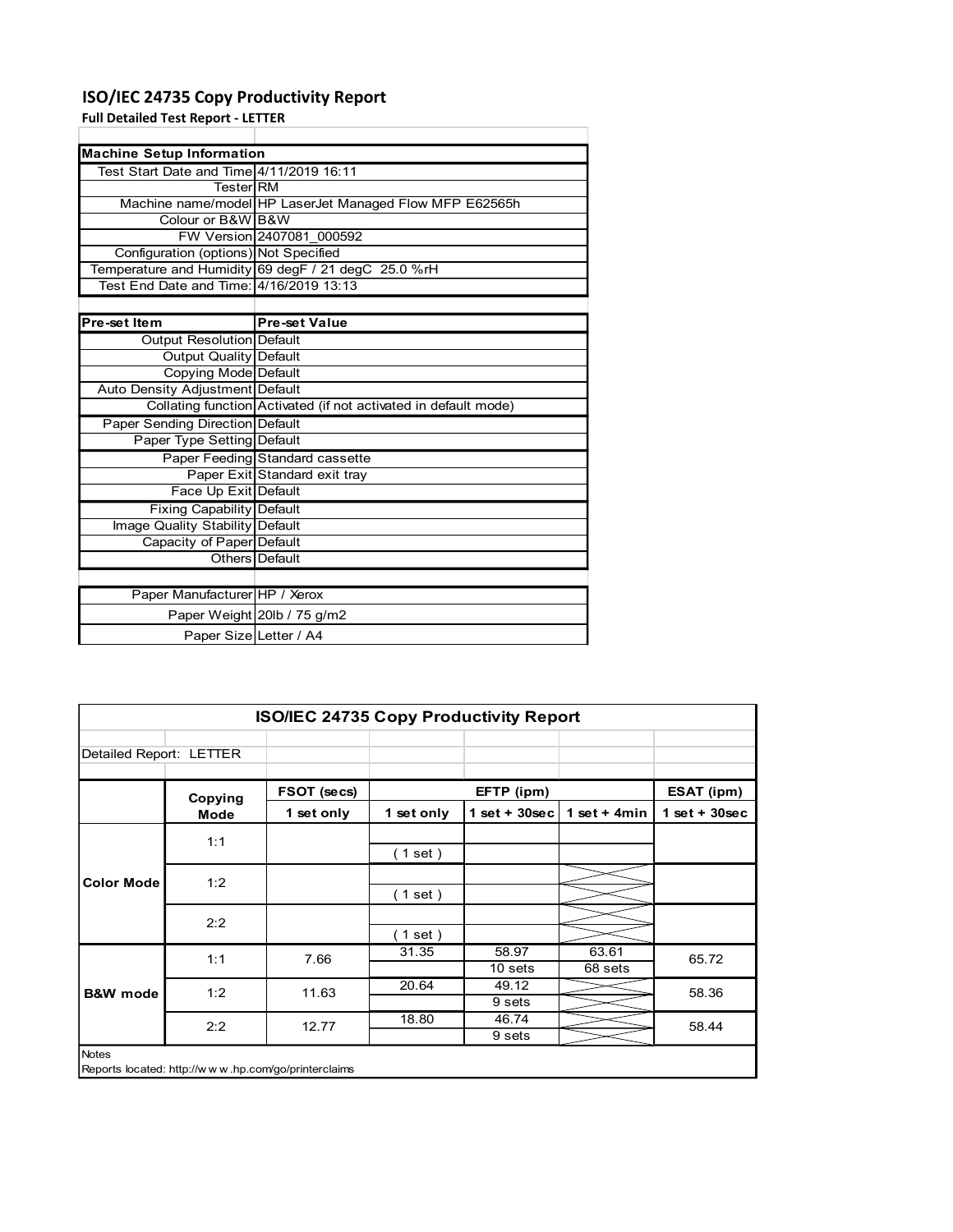## ISO/IEC 24735 Copy Productivity Report

| ISO/IEC 24735 Copy Productivity Report   |                                                                 |
|------------------------------------------|-----------------------------------------------------------------|
| <b>Full Detailed Test Report - A4</b>    |                                                                 |
|                                          |                                                                 |
| <b>Machine Setup Information</b>         |                                                                 |
| Test Start Date and Time 4/11/2019 16:11 |                                                                 |
| Tester RM                                |                                                                 |
|                                          | Machine name/model HP LaserJet Managed Flow MFP E62565h         |
| Colour or B&W B&W                        |                                                                 |
|                                          | FW Version 2407081 000592                                       |
| Configuration (options) Not Specified    |                                                                 |
|                                          | Temperature and Humidity 69 degF / 21 degC 25.0 %rH             |
| Test End Date and Time: 4/16/2019 13:13  |                                                                 |
| Pre-set Item                             | <b>Pre-set Value</b>                                            |
| Output Resolution Default                |                                                                 |
| <b>Output Quality Default</b>            |                                                                 |
| Copying Mode Default                     |                                                                 |
| Auto Density Adjustment Default          |                                                                 |
|                                          | Collating function Activated (if not activated in default mode) |
| Paper Sending Direction Default          |                                                                 |
|                                          |                                                                 |
|                                          |                                                                 |
| Paper Type Setting Default               |                                                                 |
|                                          | Paper Feeding Standard cassette                                 |
|                                          | Paper Exit Standard exit tray                                   |
| Face Up Exit Default                     |                                                                 |
| Fixing Capability Default                |                                                                 |
| <b>Image Quality Stability</b>           | Default                                                         |
| Capacity of Paper Default<br>Others      | Default                                                         |
|                                          |                                                                 |
|                                          |                                                                 |
| Paper Manufacturer HP / Xerox            |                                                                 |
|                                          | Paper Weight 20lb / 75 g/m2                                     |
|                                          | Paper Size Letter / A4                                          |
|                                          |                                                                 |
|                                          |                                                                 |
|                                          |                                                                 |

|                     | Auto Density Adjustment Default |                                                                 |            |                   |                |                 |
|---------------------|---------------------------------|-----------------------------------------------------------------|------------|-------------------|----------------|-----------------|
|                     |                                 | Collating function Activated (if not activated in default mode) |            |                   |                |                 |
|                     | Paper Sending Direction Default |                                                                 |            |                   |                |                 |
|                     | Paper Type Setting Default      |                                                                 |            |                   |                |                 |
|                     |                                 | Paper Feeding Standard cassette                                 |            |                   |                |                 |
|                     |                                 | Paper Exit Standard exit tray                                   |            |                   |                |                 |
|                     | Face Up Exit Default            |                                                                 |            |                   |                |                 |
|                     | Fixing Capability Default       |                                                                 |            |                   |                |                 |
|                     | Image Quality Stability Default |                                                                 |            |                   |                |                 |
|                     | Capacity of Paper Default       |                                                                 |            |                   |                |                 |
|                     | Others Default                  |                                                                 |            |                   |                |                 |
|                     |                                 |                                                                 |            |                   |                |                 |
|                     | Paper Manufacturer HP / Xerox   |                                                                 |            |                   |                |                 |
|                     | Paper Weight 20lb / 75 g/m2     |                                                                 |            |                   |                |                 |
|                     | Paper Size Letter / A4          |                                                                 |            |                   |                |                 |
|                     |                                 |                                                                 |            |                   |                |                 |
|                     |                                 |                                                                 |            |                   |                |                 |
|                     |                                 |                                                                 |            |                   |                |                 |
|                     |                                 |                                                                 |            |                   |                |                 |
|                     |                                 | ISO/IEC 24735 Copy Productivity Report                          |            |                   |                |                 |
|                     |                                 |                                                                 |            |                   |                |                 |
| Detailed Report: A4 |                                 |                                                                 |            |                   |                |                 |
|                     |                                 |                                                                 |            |                   |                |                 |
|                     |                                 |                                                                 |            |                   |                |                 |
|                     | Copying                         | FSOT (secs)                                                     |            | EFTP (ipm)        |                | ESAT (ipm)      |
|                     | <b>Mode</b>                     | 1 set only                                                      | 1 set only | $1$ set + 30sec   | 1 set + $4min$ | $1$ set + 30sec |
|                     |                                 |                                                                 |            |                   |                |                 |
|                     | 1:1                             |                                                                 |            |                   |                |                 |
|                     |                                 |                                                                 | (1 set)    |                   |                |                 |
| Colour              | 1:2                             |                                                                 |            |                   |                |                 |
| Mode                |                                 |                                                                 | (1 set)    |                   |                |                 |
|                     | 2:2                             |                                                                 |            |                   |                |                 |
|                     |                                 |                                                                 | (1 set)    |                   |                |                 |
|                     |                                 |                                                                 | 29.68      | 54.72             | 59.93          |                 |
|                     | 1:1                             | 8.09                                                            |            | 9 sets            | 64 sets        | 62.06           |
| <b>B&amp;W</b> mode | 1:2                             | 11.17                                                           | 21.48      | 45.02             |                | 55.82           |
|                     |                                 |                                                                 |            | 8 sets            |                |                 |
|                     |                                 |                                                                 | 17.78      | 43.34             |                | 55.80           |
|                     | 2:2                             | 13.50                                                           |            | 8 <sub>sets</sub> |                |                 |
| Notes               |                                 |                                                                 |            |                   |                |                 |
|                     |                                 | Reports located: http://www.hp.com/go/printerclaims             |            |                   |                |                 |
|                     |                                 |                                                                 |            |                   |                |                 |
|                     |                                 |                                                                 |            |                   |                |                 |
|                     |                                 |                                                                 |            |                   |                |                 |
|                     |                                 |                                                                 |            |                   |                |                 |
|                     |                                 |                                                                 |            |                   |                |                 |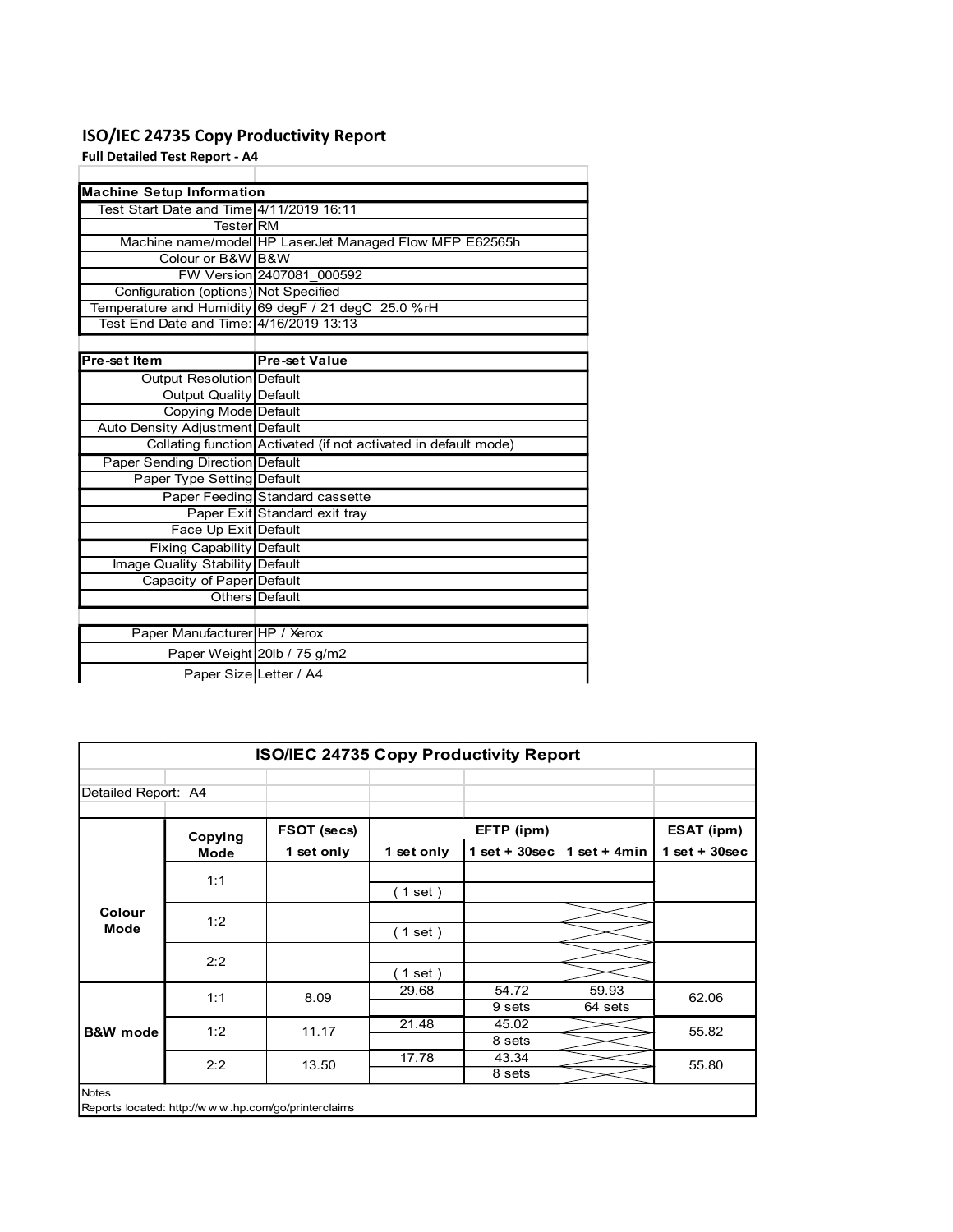#### **ISO/IEC 17991 Scanning Productivity Report**

#### **Full Detailed Test Report ‐ LETTER**

|            | <b>Machine Setup Information</b> |                                          |  |  |  |  |
|------------|----------------------------------|------------------------------------------|--|--|--|--|
|            | Test Start Date and Time         | 4/17/2019 9:30                           |  |  |  |  |
|            | Tester                           | RM                                       |  |  |  |  |
|            | Machine name/model               | HP LaserJet Managed Flow MFP E62565h     |  |  |  |  |
|            | Colour or B&W                    | B&W                                      |  |  |  |  |
|            | Configuration (options)          | Default                                  |  |  |  |  |
|            | Temperature and Humidity         | 69 degF / 21 degC 25.0 %rH               |  |  |  |  |
|            | Voltage                          | 110V                                     |  |  |  |  |
|            | Test End Date and Time           | 4/17/2019 10:48                          |  |  |  |  |
|            |                                  |                                          |  |  |  |  |
|            | <b>Preset Item</b>               | <b>Preset Value</b>                      |  |  |  |  |
|            | Scanning resolution              | default (200 dpi)                        |  |  |  |  |
|            | Colour or grey scale/B&W         | default (colour)                         |  |  |  |  |
| Mode       | Duplex / simplex                 | default (simplex)                        |  |  |  |  |
| and        | Original page size               | default (A4)                             |  |  |  |  |
| Setting    | Paper feed orientation           | default (long edge)                      |  |  |  |  |
|            | Scan destination                 | default (shared network)                 |  |  |  |  |
|            | Storing File Type                | default (PDF-multi)                      |  |  |  |  |
|            | Auto scan quality adjustment     | default (factory preset default setting) |  |  |  |  |
| <b>ADF</b> | Paper feed direction             | default (long edge)                      |  |  |  |  |
|            | Output orientation               | default                                  |  |  |  |  |
| Paper-path | Scanning unit                    | default (duplex ADF)                     |  |  |  |  |

## **ISO/IEC 17991 - Scan Summary Report: ADF Productivity Measurement**

| <b>Summary Report: Letter</b>                                                                               |                |                      |                           |               |  |  |  |
|-------------------------------------------------------------------------------------------------------------|----------------|----------------------|---------------------------|---------------|--|--|--|
|                                                                                                             |                | <b>Scanning Mode</b> | <b>Measurement result</b> |               |  |  |  |
|                                                                                                             | File format    | Resolution           | Scanning                  | scESAT 30secA |  |  |  |
|                                                                                                             | version        |                      | side                      | (ipm)         |  |  |  |
| Colour                                                                                                      | <b>PDF 1.4</b> | 200                  | single sided              | 94.36         |  |  |  |
|                                                                                                             |                |                      | double sided              | 187.57        |  |  |  |
| <b>B&amp;W</b>                                                                                              | <b>PDF 1.4</b> | 200                  | single sided              | 94.21         |  |  |  |
|                                                                                                             |                |                      | double sided              | 186.88        |  |  |  |
| <b>Notes</b><br>45 For access to former their area to the discussed to a constant industrial characteristic |                |                      |                           |               |  |  |  |

1) For more information see http://w w w .hp.com/go/printerclaims. 2) For the B/W results, the device scan setting is set to "Scan in B/W".

#### **ISO/IEC 17991 - Scan Summary Report: Network Folder Productivity Measurement**

| <b>Summary Report: Letter</b> |                |                      |              |                           |                  |               |  |  |
|-------------------------------|----------------|----------------------|--------------|---------------------------|------------------|---------------|--|--|
|                               |                | <b>Scanning Mode</b> |              | <b>Measurement result</b> |                  |               |  |  |
|                               | File format    | Resolution           | Scanning     | scEFTP 30secF             | File size 30secF | Number of     |  |  |
|                               | version        |                      | side         | (ipm)                     | (Mbyte)          | Sets (30secF) |  |  |
| Colour                        | <b>PDF 1.4</b> | 200                  | single sided | 68.90                     | 4.55             | 13.00         |  |  |
|                               |                |                      | double sided | 111.98                    | 10.03            | 26.00         |  |  |
| B&W                           | <b>PDF 1.4</b> | 200                  | single sided | 74.55                     | 2.49             | 13.00         |  |  |
|                               |                |                      | double sided | 121.50                    | 4.98             | 26.00         |  |  |
| Notes                         |                |                      |              |                           |                  |               |  |  |

Notes 1) For more information see http://w w w .hp.com/go/printerclaims. 2) For the B/W results, the device scan setting is set to "Scan in B/W".

#### File format version Resolution Scanning side scEFTP 1setA (ipm) scEFTP 30secA (ipm) scESAT 30secA (ipm) single sided 47.46 87.67 94.36 double sided 62.74 172.21 187.57<br>
single sided 47.93 87.91 94.21 single sided  $\begin{array}{|c|c|c|c|}\n\hline\n47.93 & 87.91 & 94.21 \\
\hline\n60 \text{t} & 60.23 & 173.47 & 186.88\n\end{array}$ double sid **ISO/IEC 17991 - Scan Full Report: ADF Productivity Measurement Immary Report: Letter Measurement** re **Scanning Mode Colour** PDF 1.4 200 **B&W** PDF 1.4 200

Notes 1) For more information see http://w w w .hp.com/go/printerclaims. 2) For the B/W results, the device scan setting is set to "Scan in B/W".

| <b>Summary Report: Letter</b> |                        |                      |                  |                       |                           |                             |                               |  |
|-------------------------------|------------------------|----------------------|------------------|-----------------------|---------------------------|-----------------------------|-------------------------------|--|
|                               |                        | <b>Scanning Mode</b> |                  |                       | <b>Measurement result</b> |                             |                               |  |
|                               | File format<br>version | Resolution           | Scanning<br>side | scFFTP 1setF<br>(ipm) | scFFTP 30secF<br>(ipm)    | File size 30secF<br>(Mbyte) | Number of<br>Sets<br>(30secF) |  |
| Colour                        | <b>PDF 1.4</b>         | 200                  | single sided     | 30.11                 | 68.90                     | 4.55                        | 13                            |  |
|                               |                        |                      | double sided     | 33.05                 | 111.98                    | 10.03                       | 26                            |  |
| B&W                           | <b>PDF 1.4</b>         | 200                  | single sided     | 30.59                 | 74.55                     | 2.49                        | 13                            |  |
|                               |                        |                      | double sided     | 33.51                 | 121.50                    | 4.98                        | 26                            |  |

1) For more information see http://w w w .hp.com/go/printerclaims. 2) For the B/W results, the device scan setting is set to "Scan in B/W".

|            | <b>Test System Parameters</b> |                                     |
|------------|-------------------------------|-------------------------------------|
|            | Item                          | Value                               |
|            | Computer name                 | HP Z240 SFF Workstation             |
|            | Processor                     | Intel Core i7 -6770, 3.4 GHz        |
|            | System Chip Set               | Intel SKL/KBL Mobile/Desktop        |
|            | System Board                  | system devices, default system BIOS |
|            | <b>System Memory</b>          | 8 GB                                |
| System     | Hard Drive Subsystem          | Turbo Drive G2 256GB PCIe SSD       |
|            | Video Subsystem               | Microsoft Basic Display Adaptor     |
|            | <b>Optical Drive</b>          | HP HLDS DVDRW GUD1N                 |
|            | I/O Subsystem                 | <b>Builtin</b>                      |
|            | <b>USB Subsystem</b>          | USB 2.0/3.0                         |
|            | <b>Operating System</b>       | Win 10 Enterprise 64 Bit (10240)    |
|            | Location of network folder    | РC                                  |
|            | Internet Protocol             | IP <sub>v4</sub>                    |
| Scanning   | <b>Transfer Protocol</b>      | <b>SMB</b>                          |
| Device     | Hub                           | Trendnet Router and Gbit Switch     |
| Connection | <b>Network Speed</b>          | TCP 10/1000 Mbit Ethernet           |
|            | <b>Connetion Cable</b>        | Cat6 Straight cable                 |
|            | Wireless router               | No use                              |
|            | Others                        | No use                              |